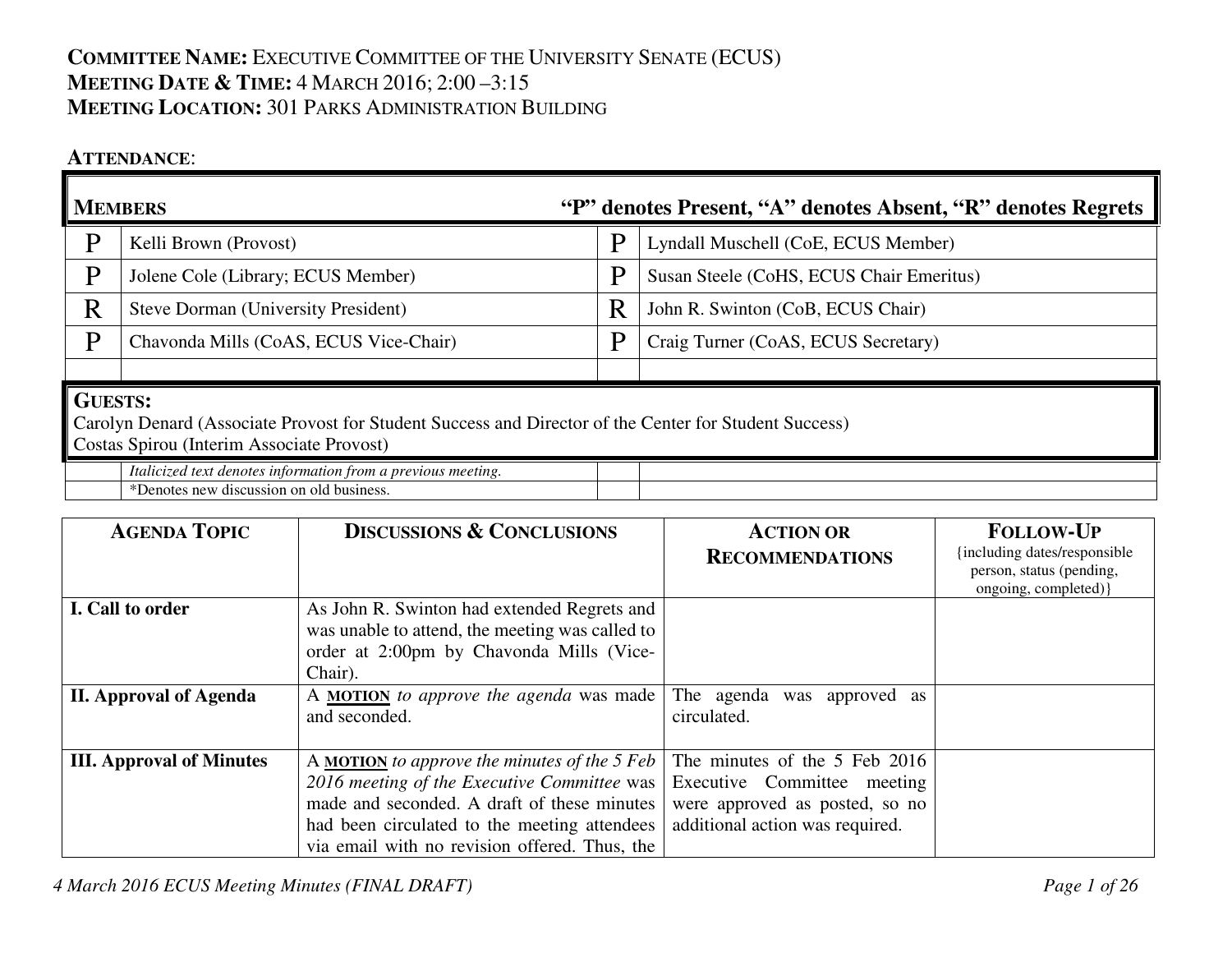|                                 | minutes had been posted as circulated to the                                     |  |
|---------------------------------|----------------------------------------------------------------------------------|--|
|                                 | minutes.gcsu.edu site.                                                           |  |
| <b>IV. Reports</b>              | The following reports were invited.                                              |  |
| <b>Provost Report</b>           | There are three Georgia school finalists in                                      |  |
| <b>Provost Brown</b>            | the Truman Scholarship competition – one<br>from Emory, UGA and Georgia College. |  |
|                                 | Georgia College's 4 year graduation rate                                         |  |
|                                 | has increased $25\%$ (2008 cohort – 39%;                                         |  |
|                                 | 2011 cohort $-49\%$ ); this is a tremendous                                      |  |
|                                 | accomplishment and all should be                                                 |  |
|                                 | commended in this effort.                                                        |  |
| <b>Presiding Officer Report</b> | 4 Mar 2016 While John R. Swinton did not                                         |  |
|                                 | provide an oral report, during the preparation                                   |  |
| <b>John R. Swinton</b>          | of these minutes he supplied the following                                       |  |
|                                 | <b>Bookstore Innovation Group (BIG)</b> This                                     |  |
|                                 | meeting occurred on 15 Feb 2016. The                                             |  |
|                                 | Bookstore Innovations Group (BIG) is a                                           |  |
|                                 | focus group to help the management of the                                        |  |
|                                 | University Bookstore better serve its                                            |  |
|                                 | stakeholders. Represented at the meeting                                         |  |
|                                 | were persons from across campus (Note:                                           |  |
|                                 | Student government was not represented to                                        |  |
|                                 | my knowledge). The pressing issue of the                                         |  |
|                                 | meeting was affordability of materials for                                       |  |
|                                 | students. While the obvious issue of the                                         |  |
|                                 | Bookstore having a monopoly position on                                          |  |
|                                 | campus was brought up immediately which                                          |  |
|                                 | risked setting a negative tone for the                                           |  |
|                                 | meeting, the overall tone of the meeting                                         |  |
|                                 | turned out to be informative and                                                 |  |
|                                 | productive. There were a number of areas                                         |  |
|                                 | where faculty and the bookstore can work                                         |  |
|                                 | together to reduce the cost of materials for                                     |  |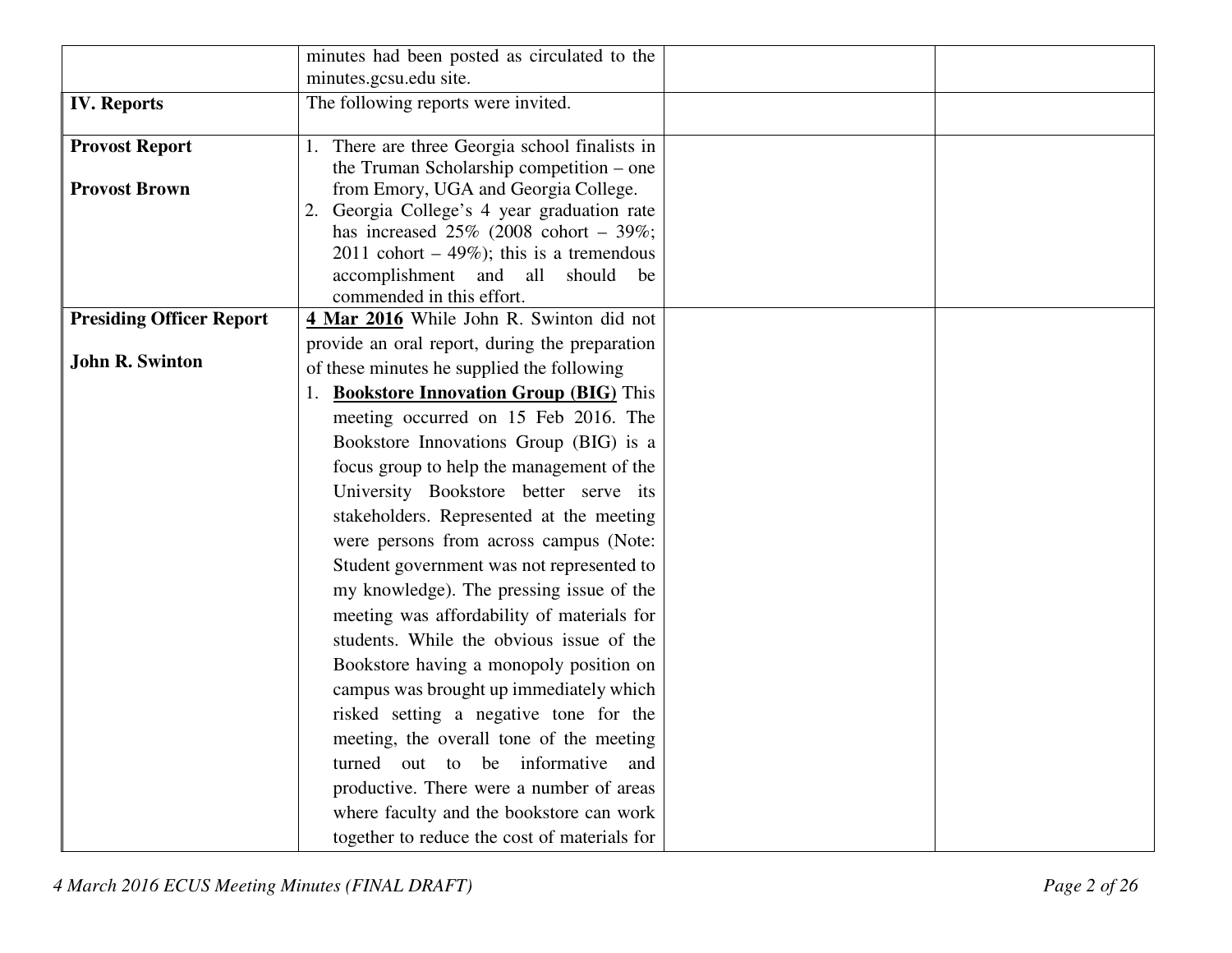| students. These include (but are not limited |
|----------------------------------------------|
| $to)$ :                                      |
| a. Using back issues when possible. If       |
| instructors indicate that back issues are    |
| acceptable the Bookstore can order           |
| them and keep them in inventory. It was      |
| suggested that a check box could be          |
| added at the time of ordering books that     |
| would indicate that previous editions        |
| would be acceptable.                         |
| b. Electronic copies could be used when      |
| available.                                   |
| c. Instructors can indicate when ancillary   |
| or bundled materials will not be used.       |
| Unless instructed otherwise, the books       |
| are typically purchased with these           |
| materials. When students purchase used       |
| or back editions, these materials are        |
| generally either missing or access codes     |
| have expired. Again, a check box may         |
| be appropriate.                              |
| d. Instructors are encouraged to examine     |
| the availability and appropriateness of      |
| open source materials from sites such as     |
| (but not limited to) Merlot or OpenStax      |
| College.                                     |
| In the past, instructors who have not        |
| signaled their adoption choices early have   |
| been openly hounded. Going forward, the      |
| Bookstore's management hopes to make the     |
| case of the value of early adoption to give  |
| students the chance to see what alternative  |
| sources (such as Amazon) have to offer.      |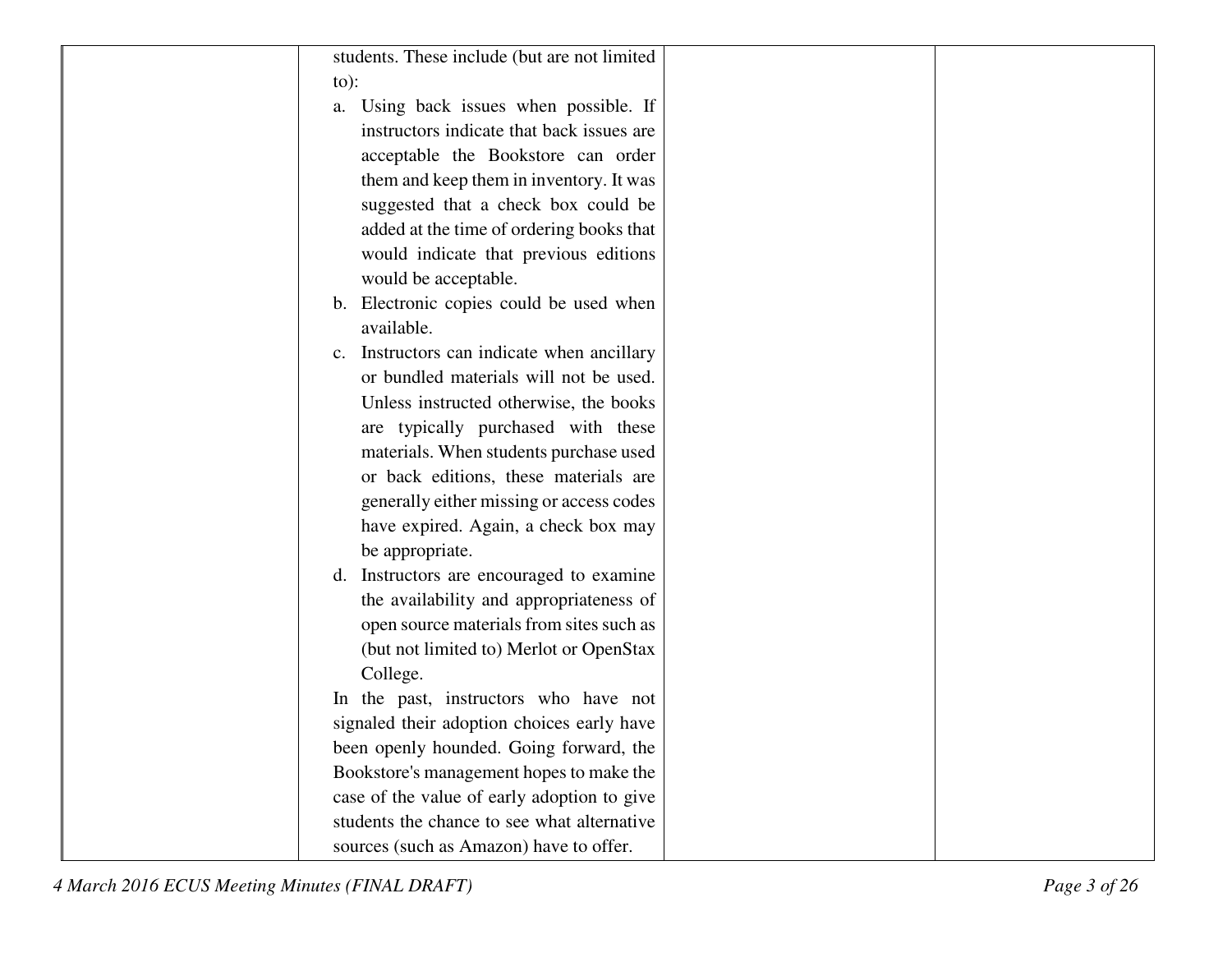|                                | Risk Assessment Survey On 17 Feb 2016,                                                             |  |
|--------------------------------|----------------------------------------------------------------------------------------------------|--|
|                                | I met with Julia Hann for her annual Risk                                                          |  |
|                                | Assessment talks. Topics of conversation                                                           |  |
|                                | included our continuing improvement in                                                             |  |
|                                | mechanisms<br>communicate<br>with<br>to                                                            |  |
|                                |                                                                                                    |  |
|                                | (mainly the new<br>constituents<br>web                                                             |  |
|                                | presence), the importance of the continued                                                         |  |
|                                | support of our administration, and the need                                                        |  |
|                                | to keep faculty members engaged in shared                                                          |  |
|                                | governance.                                                                                        |  |
|                                |                                                                                                    |  |
| <b>Past Presiding Officer</b>  | Susan Steele indicated that she had nothing to<br>report as Past Presiding Officer.                |  |
| <b>Report</b>                  |                                                                                                    |  |
| <b>Susan Steele</b>            |                                                                                                    |  |
| <b>Presiding Officer Elect</b> | Chavonda Mills reported on the following.                                                          |  |
| <b>Report</b>                  | 1. <b>USGFC Spring Meeting</b> The next meeting                                                    |  |
|                                | of the University System of Georgia                                                                |  |
| <b>Chavonda Mills</b>          | Faculty Council (USGFC) is scheduled for                                                           |  |
|                                | 15 April 2016 and will be hosted by                                                                |  |
|                                | Valdosta State University. Once the                                                                |  |
|                                | tentative agenda for this meeting is shared                                                        |  |
|                                | and I will circulate it for your information.<br><b>Election Oversight</b> To date, ECUS has<br>2. |  |
|                                | received elected faculty senator election                                                          |  |
|                                | results from all five academic units (CoB,                                                         |  |
|                                | CoE, CoAS, CoHS and Library). Results                                                              |  |
|                                | were emailed to the Corps of Instruction on                                                        |  |
|                                | 29 Feb 2016 and posted on FrontPage on 1                                                           |  |
|                                | Mar 2016.                                                                                          |  |
|                                | a. College of Arts & Sciences (9 out of 9                                                          |  |
|                                | reported)                                                                                          |  |
|                                | Alex Blazer<br>$\mathbf{1}$ .                                                                      |  |
|                                | ii.<br>Hauke Busch                                                                                 |  |
|                                | iii.<br>Rodica Cazacu                                                                              |  |
|                                | <b>Kimberly Cossey</b><br>iv.                                                                      |  |
|                                | Mary Magoulick<br>V.                                                                               |  |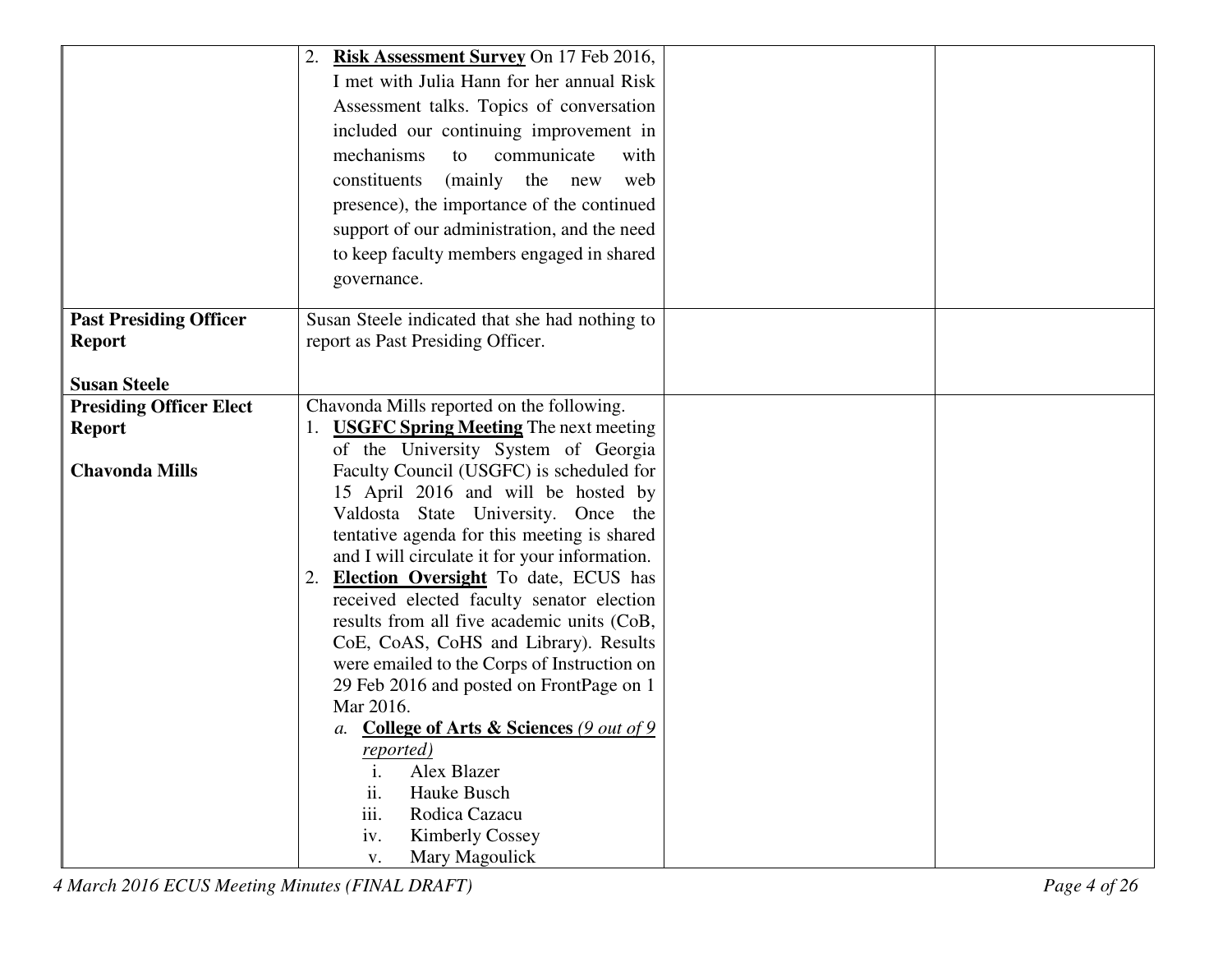| vi.<br>Amy Pinney                                     |
|-------------------------------------------------------|
| <b>Ashley Taylor</b><br>vii.                          |
| viii.<br>Tom Toney                                    |
| James Winchester<br>ix.                               |
| <b>College of Business</b> (1 out of 1<br>b.          |
| <i>reported</i> )                                     |
| J.F. Yao<br>i.                                        |
| <b>College of Education (N/A)</b><br>$\mathcal{C}$ .  |
| No open senate seats<br>$\mathbf{i}$ .                |
| d. College of Health Sciences (1 out of 1)            |
| <i>reported</i> )                                     |
| Will Hobbs<br>$\mathbf{1}$ .                          |
| e. Library<br><b>Information</b><br>and               |
| <b>Technology Center (N/A)</b>                        |
| No open senate seats<br>1.                            |
| <b>Selected Staff Senators</b> According to the<br>3. |
| university senate bylaws, election results of         |
| selected staff senators were to be submitted          |
| to ECUS by March 1. A reminder of this                |
| deadline was recently emailed to staff                |
| council chair Daniel McDonald.                        |
| <b>Selected Student Senators</b><br>4.                |
| a. On behalf of ECUS, Chavonda Mills                  |
| contacted SGA President (4 Mar 2016),                 |
| Juwan Jackson, and shared the relevant                |
| senate bylaws to inform the selection of              |
| selected students senators to serve on                |
| the 2016-2017 University Senate.                      |
| b. In addition, Craig Turner has been                 |
| asked to meet with the newly elected                  |
| SGA President and review information                  |
| regarding selected student senators to                |
| serve on the 2016-2017 US.                            |
| 5. At-Large Election Results                          |
| a. Jan Clark (Department of English and               |
| Rhetoric)-53 votes (39%)-ELECTED                      |
| b. Mike<br>Gleason<br>(Biological<br>and              |
| Environmental Sciences)-31 votes (23%)                |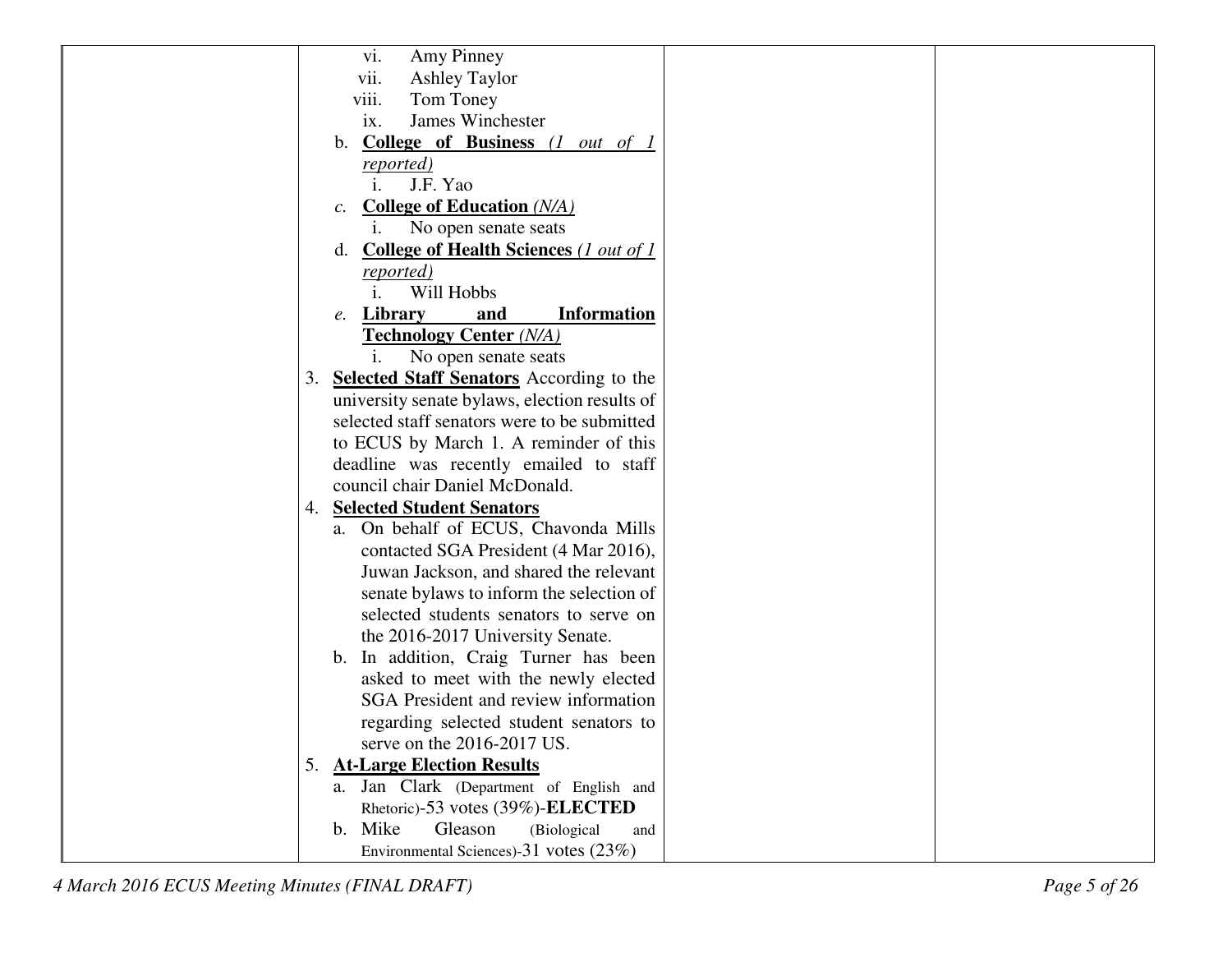|                                 | c. Hedwig Fraunhofer (Modern Languages          |                                                    |
|---------------------------------|-------------------------------------------------|----------------------------------------------------|
|                                 | and Cultures)-29 votes $(21\%)$                 |                                                    |
|                                 | d. Alex Blazer (English and Rhetoric)-22        |                                                    |
|                                 | votes $(16\%)$ .                                |                                                    |
| <b>Secretary Report</b>         | Craig Turner indicated that he had nothing to   |                                                    |
|                                 | report as University Senate Secretary.          |                                                    |
| <b>Craig Turner</b>             |                                                 |                                                    |
|                                 | Craig Turner did remind attendees that Georgia  |                                                    |
|                                 | College is hosting the Georgia Conference of    |                                                    |
|                                 | the American Association of University          |                                                    |
|                                 | Professors (AAUP) on 4 Mar 2016 (today their    |                                                    |
|                                 | steering committee meets) and 5 Mar 2016        |                                                    |
|                                 | (tomorrow for the conference business           |                                                    |
|                                 | meeting). The Saturday 5 Mar 2016 session in    |                                                    |
|                                 | the Museum Education Room of the Library        |                                                    |
|                                 | beginning at 9:30am (an 8:30-9:30 continental   |                                                    |
|                                 | breakfast) with guest speaker Regent Larry      |                                                    |
|                                 | Walker. Craig Turner expressed appreciation     |                                                    |
|                                 | to President Dorman who was providing fiscal    |                                                    |
|                                 | support for food for the meeting as well as     |                                                    |
|                                 | providing face-to-face support with Welcome     |                                                    |
|                                 | to the Campus remarks.                          |                                                    |
| <b>Library Senator Report</b>   | Jolene Cole indicated that she had nothing to   |                                                    |
|                                 | report as the Library Senator.                  |                                                    |
| <b>Jolene Cole</b>              |                                                 |                                                    |
| <b>V. Information Items</b>     |                                                 |                                                    |
| Actions/Recommendations         |                                                 |                                                    |
|                                 |                                                 |                                                    |
| <b>University Senate Budget</b> | 4 Sep 2015                                      | 4 Sep 2015                                         |
|                                 | The university senate has an operating budget   | John R. Swinton to check                           |
| <b>John R. Swinton</b>          | of \$5000 per annum. The expenses of the 2015   | with Monica Starley and                            |
|                                 | governance retreat (bus transit, retreat print  | other appropriate budget                           |
|                                 | materials, facilities use of Rock Eagle, etc.)  | <i>personnel</i> ( <i>if necessary</i> ) on        |
|                                 | have been paid. The current balance is          | existence<br>$\sigma f$<br>the<br>$\boldsymbol{a}$ |
|                                 | \$2667.30.                                      | foundation account (\$500)                         |
|                                 | A question about the existence of a foundations | for the university senate.                         |
|                                 | account in the amount of \$500 per annum was    |                                                    |
|                                 | posed by the previous two university senate     | 6 Nov 2015                                         |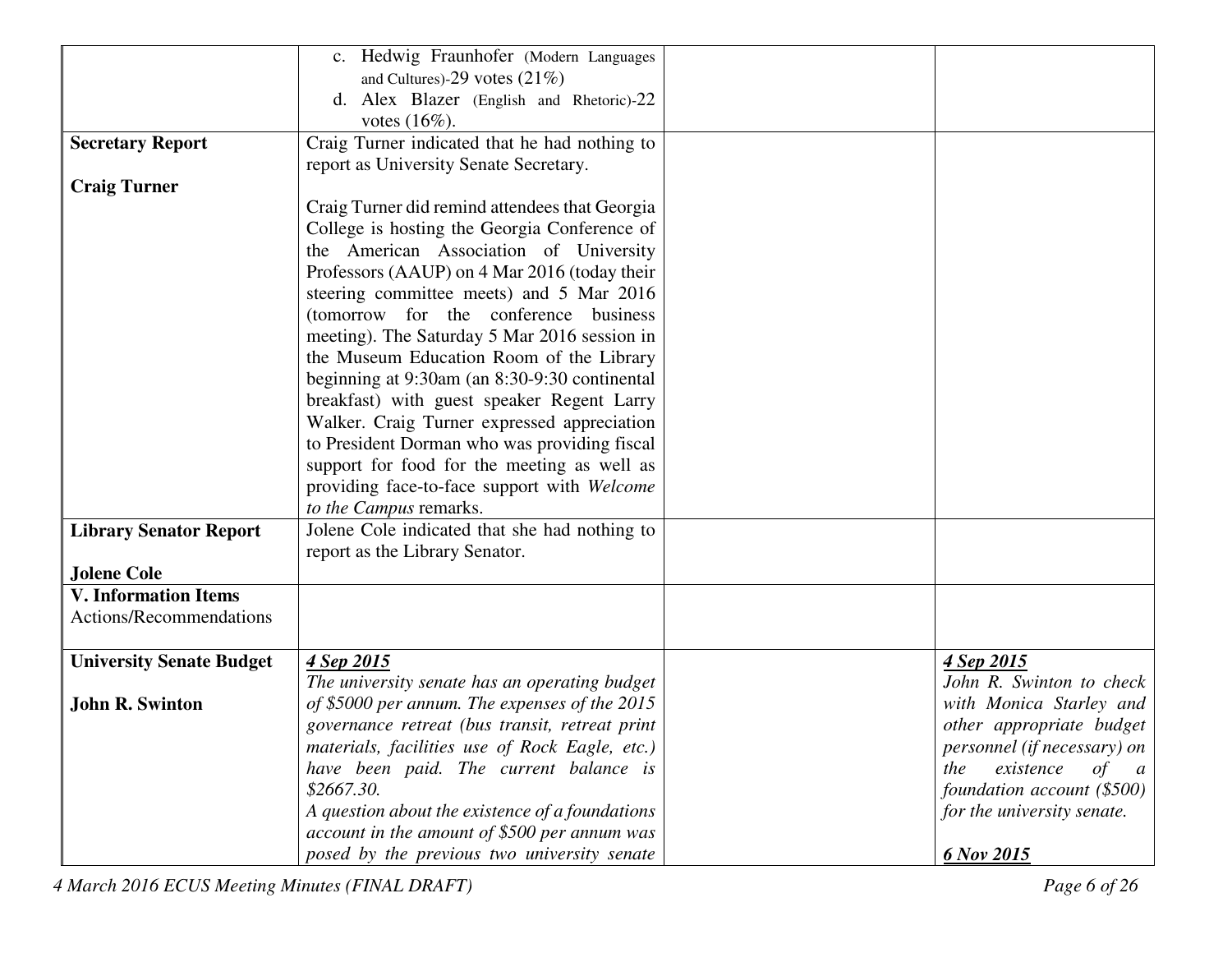*committee minutes for the two previous years. John R. Swinton indicated that Monica Starley had indicated to him that there was no foundation account for the university senate for 2015-2016. John R. Swinton was encouraged to clarify this information with Monica Starley and other appropriate budget personnel (if necessary) as the previous two university senate presiding officers recalled that such an account existed under their terms. 6 Nov 2015 The balance of the university senate budget (\$5000 allocation annually) is presently holding at 2667.30. The expenditures for AAUP Redbook purchases for both the ten copies on reserve in the library and the proposed copies for ECUS members and standing committee chairs are not yet included.4 Dec 2015* 

*presiding officers (Susan Steele and Lyndall Muschell). ECUS Secretary Craig Turner confirmed that a foundation account (\$500) had been documented in the executive* 

 *Although John R. Swinton had followed up on the matter of seeking clarification on the existence of a \$500 foundation account for the university senate, there was no paper trail of its existence. Activity for the university senate budget included the processing of the purchase of AAUP Redbooks – both the ten copies for FAPC review and the yet-to-be-ordered copies for university senate leaders, and the processing of the reimbursement for USGFC (University System of Georgia Faculty Council) meeting attendance expenses submitted by Chavonda Mills. At present not* 

*John R. Swinton did check on the foundation account and shared information with Executive Committee members as documented in the Presiding Officer Report of the 6 Nov 2015 ECUS meeting. As is indicated in that report, John R. Swinton to seek additional clarification from relevant university personnel on the existence of a foundation account for University Senate.*

#### *5 Feb 2016*

 *John R. Swinton did seek additional clarification on the existence of a foundation account for University Senate.*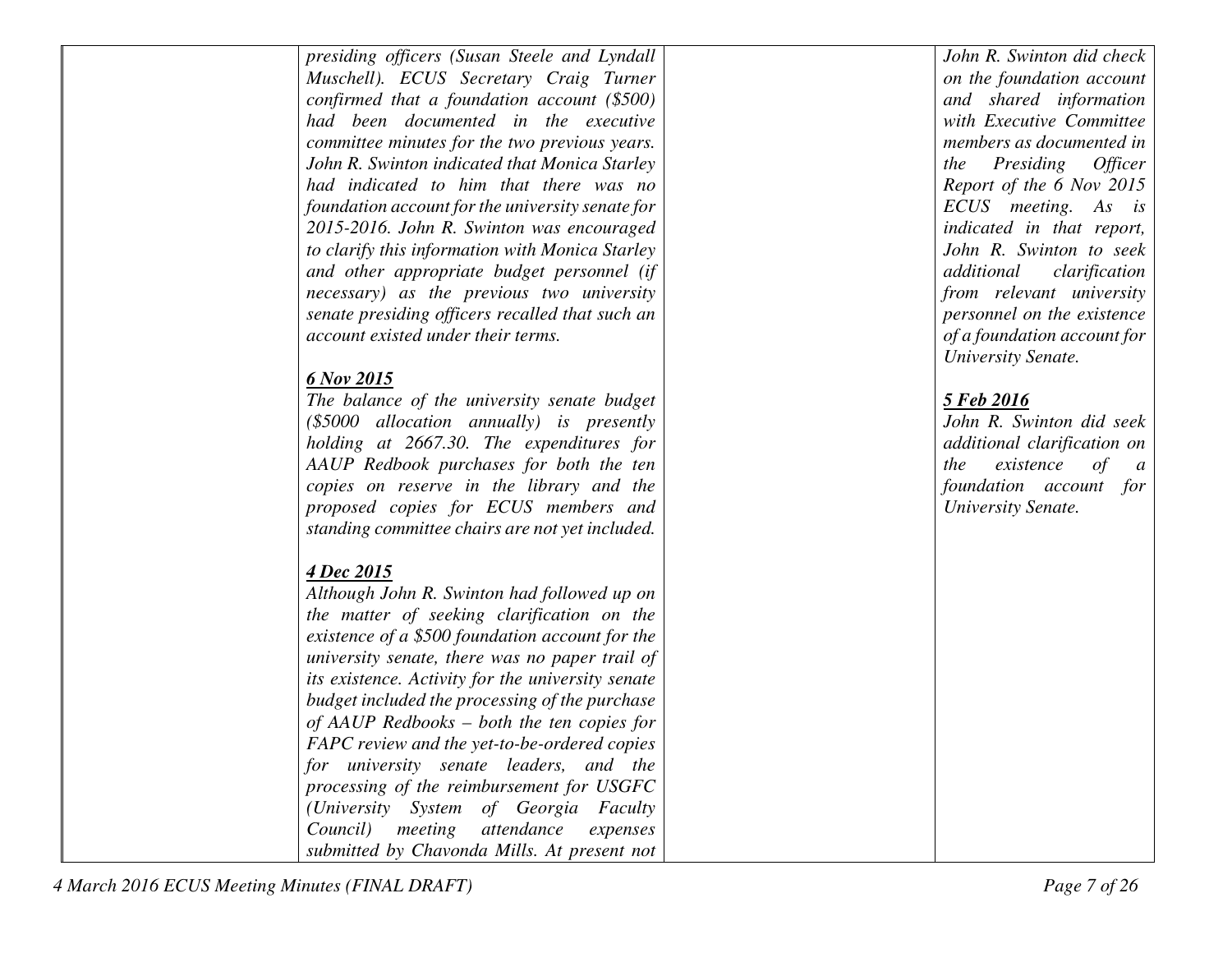| all of these items had posted to the account, so   |  |
|----------------------------------------------------|--|
| the current balance was higher than the            |  |
| available funds. An update will be provided at     |  |
| the next meeting of ECUS at which time all         |  |
| these expenditures should have posted.             |  |
|                                                    |  |
| 5 Feb 2016                                         |  |
| 1. Foundation Account John R. Swinton had          |  |
| followed up on the matter of seeking               |  |
| clarification on the existence of a $$500$         |  |
| foundation account for the university              |  |
| senate, and it continues to be the case that       |  |
| there is no documentation (paper trail or          |  |
| email record) of its existence. A suggestion       |  |
| from the floor was that if this situation          |  |
| persists, it may be wise to consider               |  |
| inquiring about the possibility of                 |  |
| establishing such an account going                 |  |
| forward. While there was no resistance             |  |
| offered orally to this possibility, there was      |  |
| also no formal vote to adopt this as a             |  |
| recommendation.                                    |  |
| <b>Budget (Operating)</b> The balance of the<br>2. |  |
| university senate budget (\$5000 allocation        |  |
| annually) is presently \$1691.72 and               |  |
| includes the recent purchases of AAUP              |  |
| Redbooks for the university senate                 |  |
| leadership as well as the anticipated              |  |
| expenditure of a \$200 deposit to secure           |  |
| Rock Eagle as the site for the 2016                |  |
| Governance Retreat.                                |  |
|                                                    |  |
|                                                    |  |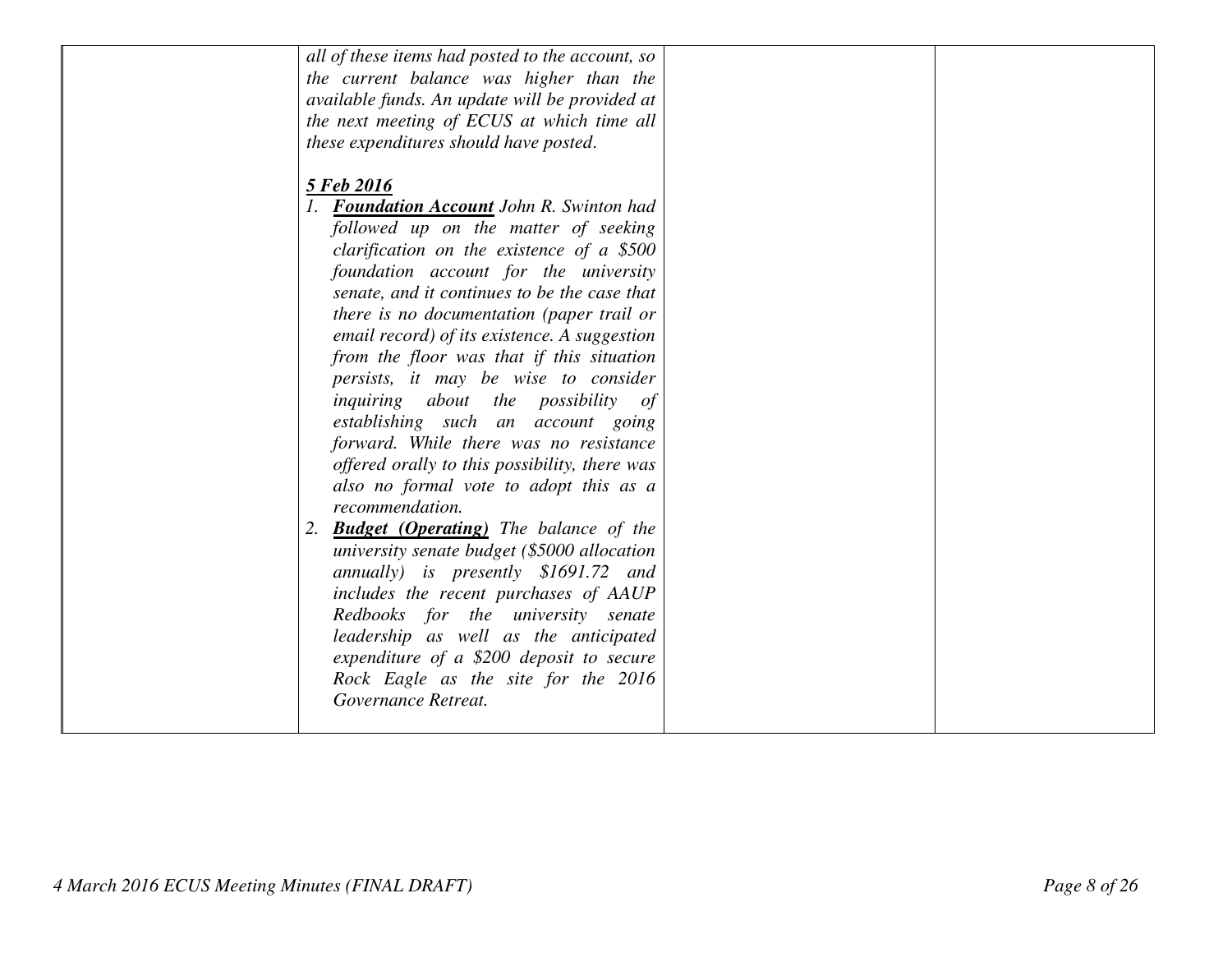| <b>VI. Unfinished Business</b><br><b>Review of Action &amp;</b> |                                                                                                   |                                        |
|-----------------------------------------------------------------|---------------------------------------------------------------------------------------------------|----------------------------------------|
| <b>Recommendations, Provide</b>                                 |                                                                                                   |                                        |
| updates (if any) to Follow-up                                   |                                                                                                   |                                        |
|                                                                 |                                                                                                   |                                        |
| <b>Appoint Georgia College</b>                                  | 4 Sep 2015                                                                                        | 4 Sep 2015                             |
| <b>Story Archivist</b>                                          | At the 2015 Governance Retreat, a proposal to                                                     | John R. Swinton to ensure              |
|                                                                 | appoint a Georgia College Story Archivist was                                                     | that this appointment of a             |
| <b>John R. Swinton</b>                                          | made. The library representative (Jolene Cole)                                                    | Georgia College Story                  |
|                                                                 | had indicated the library had some                                                                | Archivist be considered at             |
|                                                                 | recommendations on this appointment. It was                                                       | a future meeting of ECUS.              |
|                                                                 | agreed to postpone further deliberation on this                                                   |                                        |
|                                                                 | appointment to the next ECUS meeting so that                                                      | 2 Oct 2015                             |
|                                                                 | the library perspective could inform the                                                          | 1. John R. Swinton did                 |
|                                                                 | appointment.                                                                                      | place consideration of                 |
|                                                                 |                                                                                                   | the appointment of a                   |
|                                                                 | 2 Oct 2015<br>John R. Swinton summarized the discussion on                                        | Georgia College Story                  |
|                                                                 |                                                                                                   | Archivist on the agenda                |
|                                                                 | this matter that took place at earlier ECUS                                                       | of this meeting of<br>ECUS.            |
|                                                                 | meetings including the governance retreat and                                                     | Jolene Cole to consult<br>2.           |
|                                                                 | the 2 Sep 2015 ECUS meeting. Jolene Cole                                                          |                                        |
|                                                                 | indicated that with the recent departure of the                                                   | with<br>appropriate                    |
|                                                                 | University Archivist, she had in consultation                                                     | university personnel to                |
|                                                                 | with Nancy Davis Bray learned that storyteller                                                    | gather information to<br>inform        |
|                                                                 | is a function that will be included in the                                                        | further<br>deliberation on this        |
|                                                                 | qualifications desired for the new position for                                                   |                                        |
|                                                                 | which a search is beginning. It was noted that<br>Dr. Robert J. Wilson III, who is our university | matter at a future<br>ECUS meeting.    |
|                                                                 | historian, had recently retired and would now                                                     |                                        |
|                                                                 | be serving in only a 49% capacity. Jolene Cole                                                    | 6 Nov 2015                             |
|                                                                 | was invited to follow up on this issue to gather                                                  | 1. Jolene Cole did consult             |
|                                                                 | more information to report back to ECUS. The                                                      | with                                   |
|                                                                 | plan is to continue to monitor this situation                                                     | appropriate<br>university personnel to |
|                                                                 | with a goal of seeing a storyteller function                                                      | gather information to                  |
|                                                                 | come to fruition. A reminder that this emerged                                                    | inform<br>further                      |
|                                                                 | from the observation that a storyteller was                                                       | deliberation<br>this<br><i>on</i>      |
|                                                                 | present in at least one other USG institution.                                                    | matter.                                |
|                                                                 |                                                                                                   |                                        |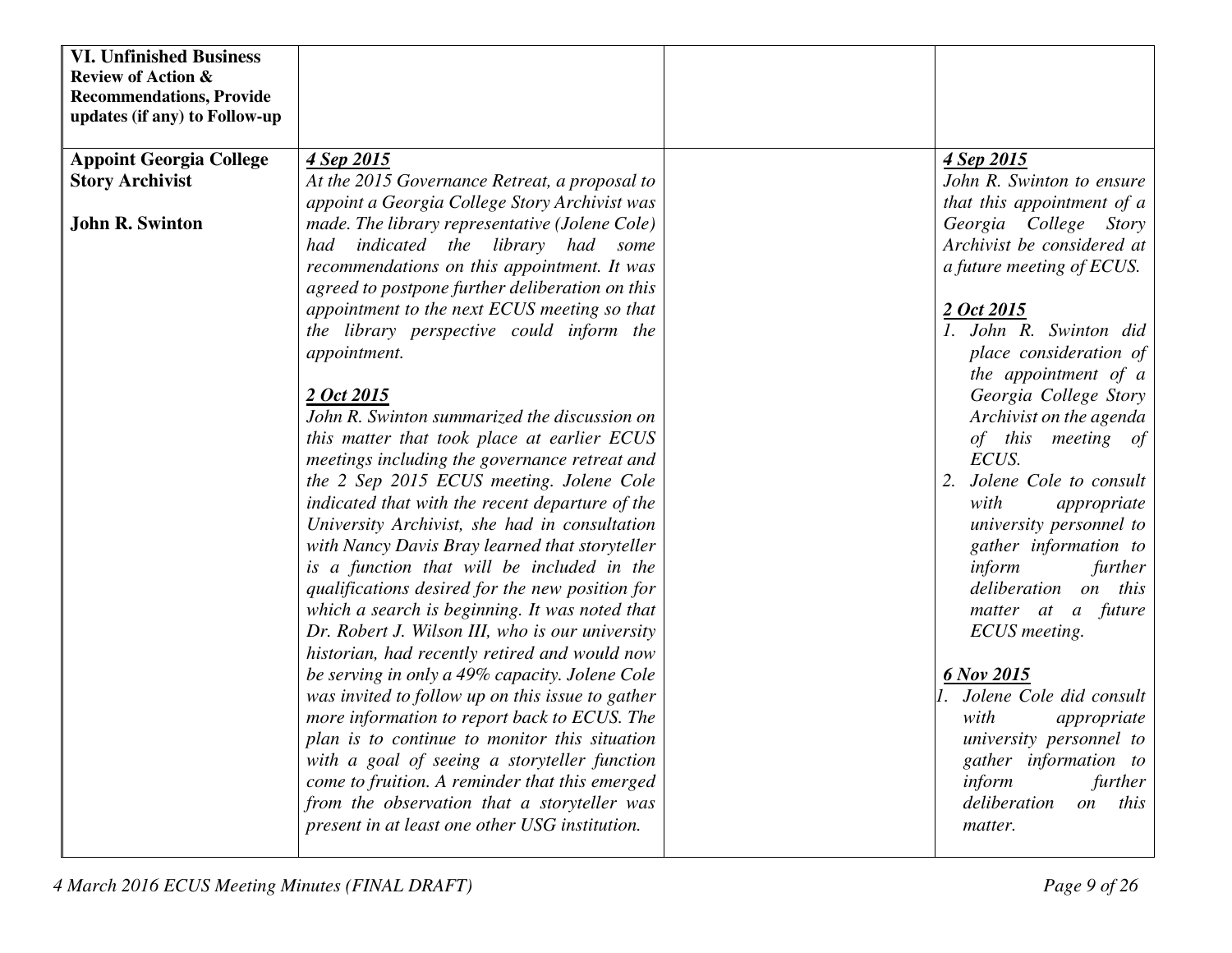|                                            | 6 Nov 2015<br>Jolene Cole indicated that she had consulted<br>with university archives and that the search for<br>a position with responsibilities including a<br>university storyteller component is ongoing. As<br>archivist, the stories would be more likely on<br>historical events (those in the past) and<br>university communications might contribute<br>more directly to telling stories of current<br>events. Jolene Cole indicated she would<br>continue to consult and share information with<br>the committee as it became available. There<br>was general consensus to have this item be a<br>standing item on future ECUS meeting agendas<br>and check in with Jolene at each ECUS<br>meeting to see if there is additional information<br>available.<br><u>4 Dec 2015</u><br>Jolene Cole had no new information to report | 2. Jolene Cole to consult<br>with<br>appropriate<br>university personnel to<br>gather information to<br>inform<br>further<br>deliberation on this<br>matter at a future ECUS<br><i>meeting.</i> |
|--------------------------------------------|--------------------------------------------------------------------------------------------------------------------------------------------------------------------------------------------------------------------------------------------------------------------------------------------------------------------------------------------------------------------------------------------------------------------------------------------------------------------------------------------------------------------------------------------------------------------------------------------------------------------------------------------------------------------------------------------------------------------------------------------------------------------------------------------------------------------------------------------|-------------------------------------------------------------------------------------------------------------------------------------------------------------------------------------------------|
| <b>Selected Staff Senator</b><br>Oversight | 5 Feb 2016<br>As Jolene Cole had extended regrets and was<br>unable to attend this meeting, there was no new<br>information on this matter.<br>4 Mar 2016<br>Jolene Cole had no new information to report<br>on this matter.<br><u>2 Oct 2015</u><br>It was noted that the ECUS Calendar and<br>Checklists document lists Share information<br>on election expectations with Staff Council                                                                                                                                                                                                                                                                                                                                                                                                                                                 | <u>2 Oct 2015</u><br>John. R. Swinton to ensure<br>that selected staff senator<br>selection information from                                                                                    |
|                                            | <b>Leadership</b> to be completed in September. At<br>the meeting, the task of drafting these letters                                                                                                                                                                                                                                                                                                                                                                                                                                                                                                                                                                                                                                                                                                                                      | the<br>university<br>senate<br>bylaws is shared with the<br><b>Staff Council Leadership.</b>                                                                                                    |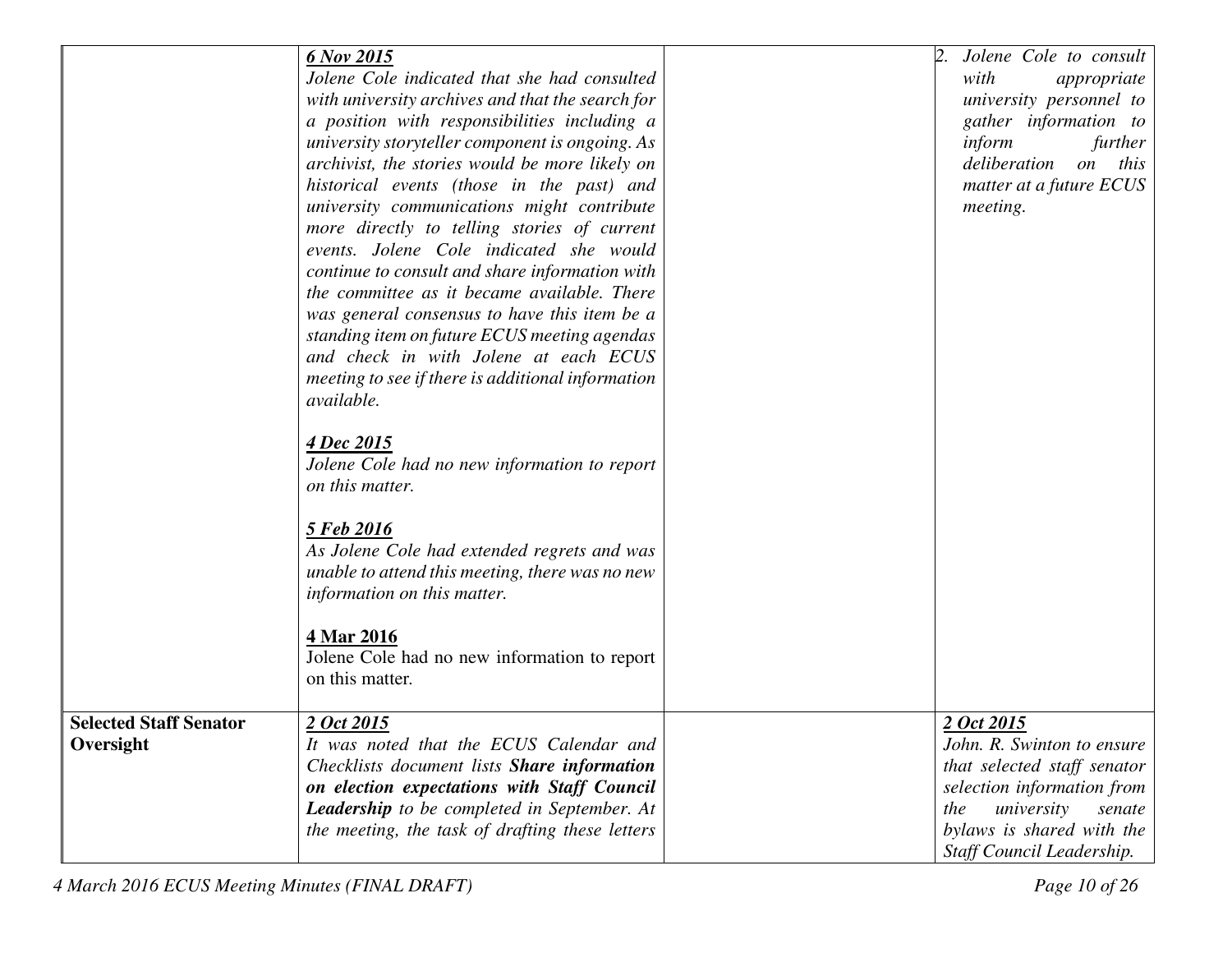| was assigned to Subcommittee on Nominations |
|---------------------------------------------|
| (SCoN) Chair Chavonda Mills.                |

 *Note: Following the meeting and during the preparation of these minutes, it was clarified that this was an ECUS function not a SCoN function and so responsibility for ensuring these letters are drafted and sent shifted to ECUS Chair John R. Swinton.* 

### *6 Nov 2015*

 *After a brief discussion, it was determined that the Staff Council Leadership (Chair Daniel McDonald) has not been contacted regarding selection of selected staff senators for the 2016-2017 University Senate. Chavonda Mills offered to contact Staff Council Chair Daniel McDonald and share the relevant university senate bylaws. Her offer was accepted*.

### *4 Dec 2015*

 *In her Presiding Officer Elect Report, Chavonda Mills noted that she had shared relevant university senate bylaws with Staff Council Chair Daniel McDonald to inform the selection of selected staff senators for the 2016-2017 University Senate.* 

*5 Feb 2016 In her Presiding Officer Elect Report, Chavonda Mills noted that the eligibility requirements from Staff Council governance document(s) as well as a written description of the selection procedure developed by Staff Council were submitted to the Executive Committee on 11 Dec 2015 by Staff Council Chair Daniel McDonald.* 

**4 Mar 2016** In her Presiding Officer Elect Report, Chavonda Mills noted that election

### *6 Nov 2015*

 *Chavonda Mills to contact Daniel McDonald (Staff Council Chair) to share the relevant university senate bylaws to inform the selection of selected staff senators to serve on the 2016-2017 University Senate.* 

# *4 Dec 2015*

- *1. Chavonda Mills did contact Daniel*  $(Staff)$ *McDonald Council Chair) to share the relevant university senate bylaws to inform the selection of selected staff senators to serve on the 2016-2017 University Senate.*
- *2. John. R. Swinton did ensure that selected staff senator selection information from the university senate bylaws is shared with the Staff Council Leadership.*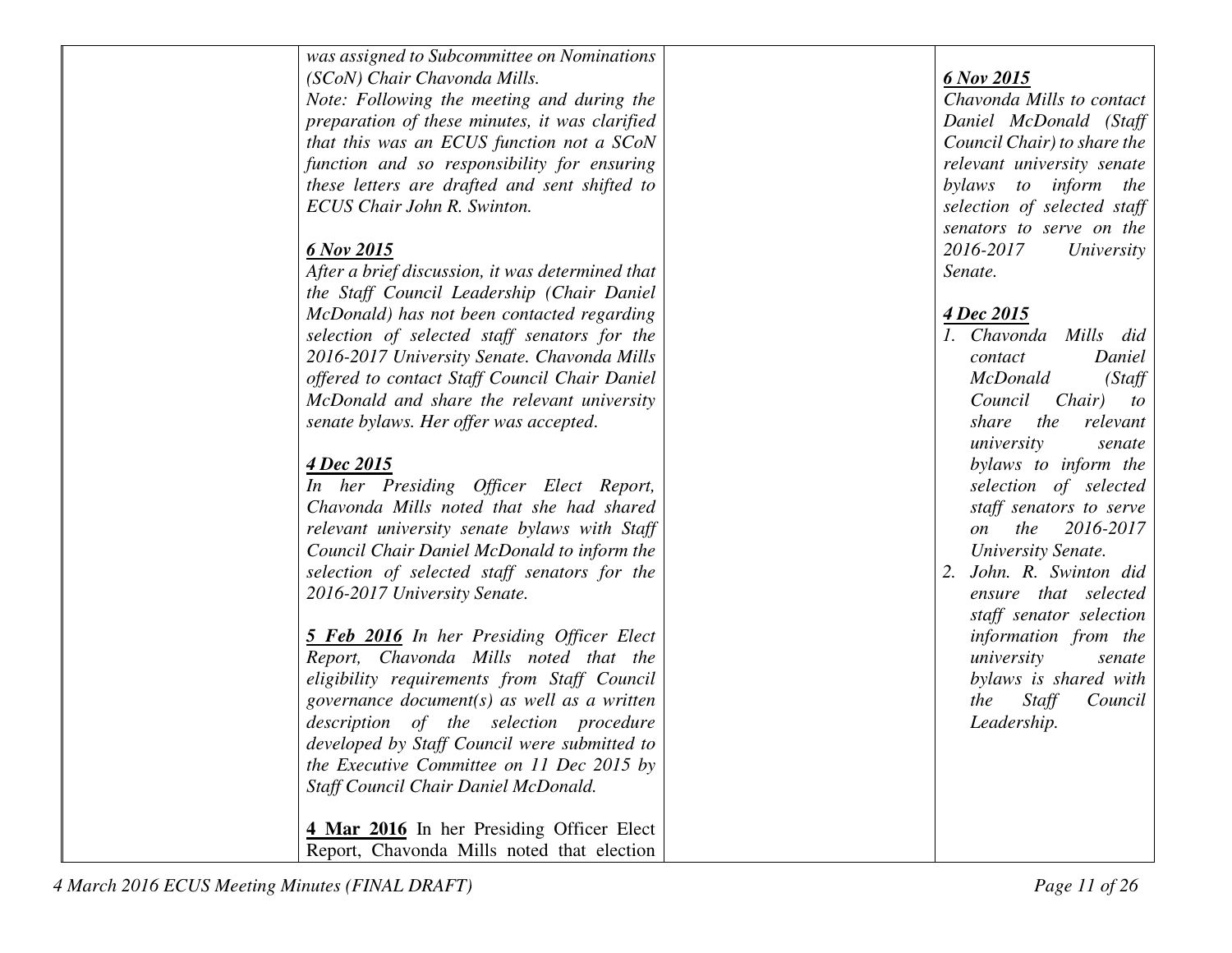|                                | results of selected staff senators were to be                    |                                  |
|--------------------------------|------------------------------------------------------------------|----------------------------------|
|                                | submitted to ECUS by March 1. A reminder of                      |                                  |
|                                | this deadline was recently emailed to staff                      |                                  |
|                                | council chair Daniel McDonald                                    |                                  |
| <b>Elected Faculty Senator</b> | 2 Oct 2015                                                       | 2 Oct 2015                       |
| Oversight                      | It was noted that the ECUS Calendar and                          | John. R. Swinton to ensure       |
|                                | Checklists document lists Share information                      | that elected faculty senator     |
|                                | on election expectations in academic units                       | oversight letters (with the      |
|                                | (colleges and library) with a letter to college                  | typical<br>supporting            |
|                                | deans and the university librarian as a                          | documents) are sent to the       |
|                                | recurring annual ECUS function to be                             | college<br>deans<br>and          |
|                                | completed<br>in September. Given<br>the                          | university librarian.            |
|                                | reapportionment of a seat shifting from                          |                                  |
|                                | College of Education (CoE) to College of Arts                    | 6 Nov 2015                       |
|                                | and Sciences, a quick check was made to see if                   | John. R. Swinton did             |
|                                | at least one CoE elected faculty senator had a                   | ensure that elected faculty      |
|                                | term ending in 2016 (finding it was the case).                   | senator oversight letters        |
|                                | At the meeting, the task of drafting these letters               | (with)<br>the<br>typical         |
|                                | was assigned to Subcommittee on Nominations                      | supporting<br><i>documents</i> ) |
|                                | (SCoN) Chair Chavonda Mills.                                     | were sent to the college         |
|                                | Note: Following the meeting and during the                       | deans<br>and<br>university       |
|                                | preparation of these minutes, it was clarified                   | librarian.                       |
|                                | that this was an ECUS function not a SCoN                        |                                  |
|                                | function and so responsibility for ensuring                      |                                  |
|                                | these letters are drafted and sent shifted to                    |                                  |
|                                | ECUS Chair John R. Swinton.                                      |                                  |
|                                |                                                                  |                                  |
|                                | 6 Nov 2015                                                       |                                  |
|                                | Ultimately, Chavonda Mills sent the letters                      |                                  |
|                                | with appropriate appendices to the deans of the                  |                                  |
|                                | academic units (colleges and library) after                      |                                  |
|                                | providing ECUS members the opportunity to                        |                                  |
|                                | review the draft letters and appendices.                         |                                  |
|                                |                                                                  |                                  |
|                                | <u>4 Dec 2015</u><br>As noted by Chavonda Mills in her Presiding |                                  |
|                                |                                                                  |                                  |
|                                | Officer Elect Report, the elected faculty                        |                                  |
|                                | senator election procedures have been                            |                                  |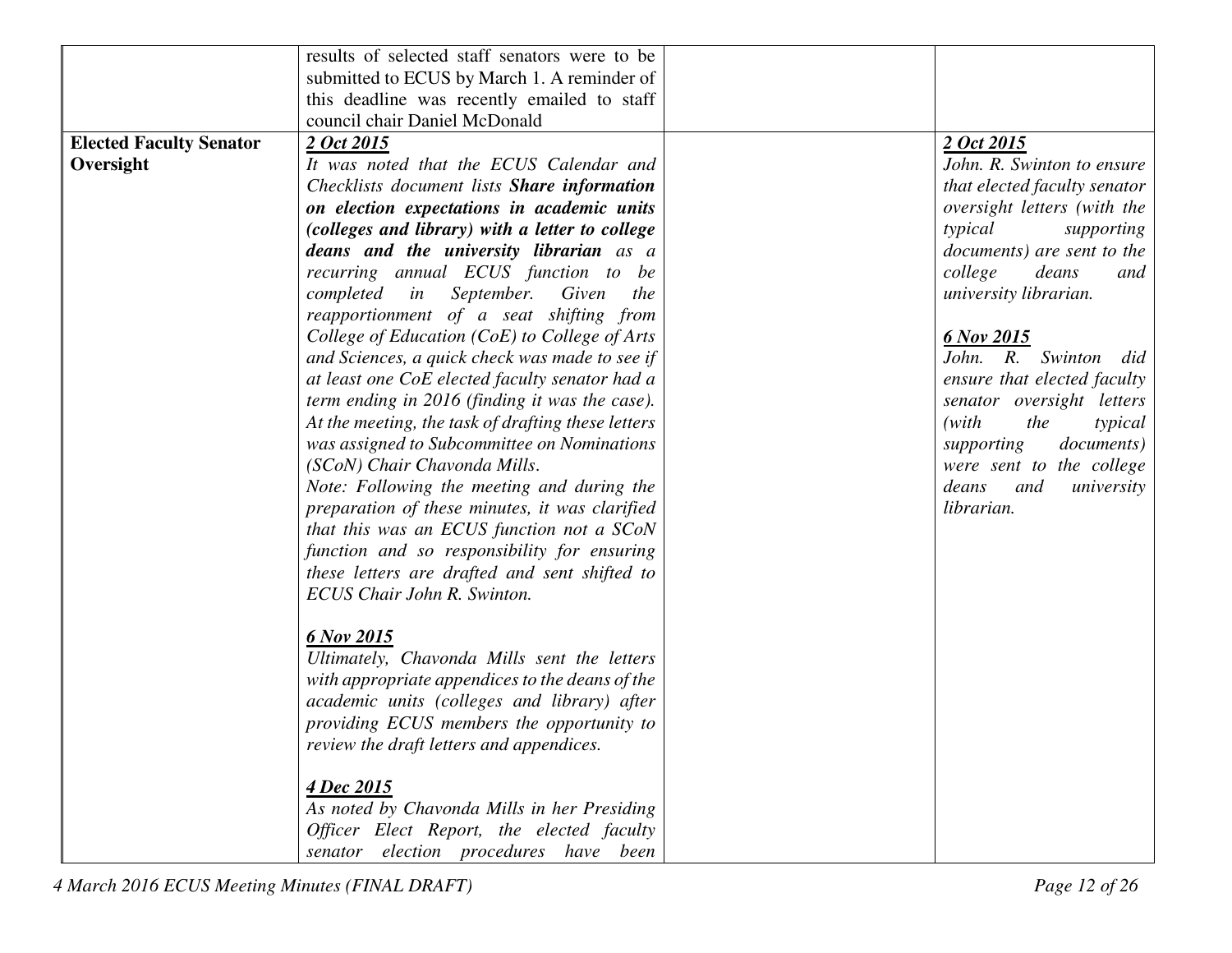|                          | received from each academic unit. Election<br>results are due no later than 1 Feb 2016.<br>5 Feb 2016<br>In her Presiding Officer Elect Report at this<br>meeting, Chavonda Mills provided an update<br>on election results.<br>4 Mar 2016<br>In her Presiding Officer Elect Report at this<br>meeting, Chavonda Mills provided an update<br>on election results providing closure on this                                                                                                  |                                                                                                                                                                                                                                             |
|--------------------------|---------------------------------------------------------------------------------------------------------------------------------------------------------------------------------------------------------------------------------------------------------------------------------------------------------------------------------------------------------------------------------------------------------------------------------------------------------------------------------------------|---------------------------------------------------------------------------------------------------------------------------------------------------------------------------------------------------------------------------------------------|
| <b>At-Large Election</b> | item.<br>6 Nov 2015<br>It was noted that a recurring ECUS function is<br>to administer the at-large election of an elected<br>faculty senator and that this election must be<br>implemented during February and completed<br>by March 1. Chavonda Mills accepted the<br>invitation to draft an at-large election<br>procedure for ECUS review. John R. Swinton<br>offered to share the at-large election materials<br>from 2014-2015 with Chavonda, an offer<br>which she quickly accepted. | 6 Nov 2015<br>Chavonda Mills to draft an<br>at-large<br>election<br><b>ECUS</b><br>procedure<br>for<br>review.<br><u>4 Dec 2015</u><br>Chavonda Mills did draft<br>at-large<br>election<br>an<br>procedure<br><b>ECUS</b><br>for<br>review. |
|                          | 4 Dec 2015<br>Chavonda Mills invited Craig Turner to<br>provide context on the proposed changes and<br>he accepted this invitation. Most of the updates<br>involved the timeline and mimicked the<br>timeline used during 2014-15. The quote of<br>University Senate Bylaw II. Section 1.A.2 was<br>corrected to cite thirty-seven (37) faculty<br>members rather than the errant thirty-six $(36)$<br>cited in 2014-15. The only other modification                                        |                                                                                                                                                                                                                                             |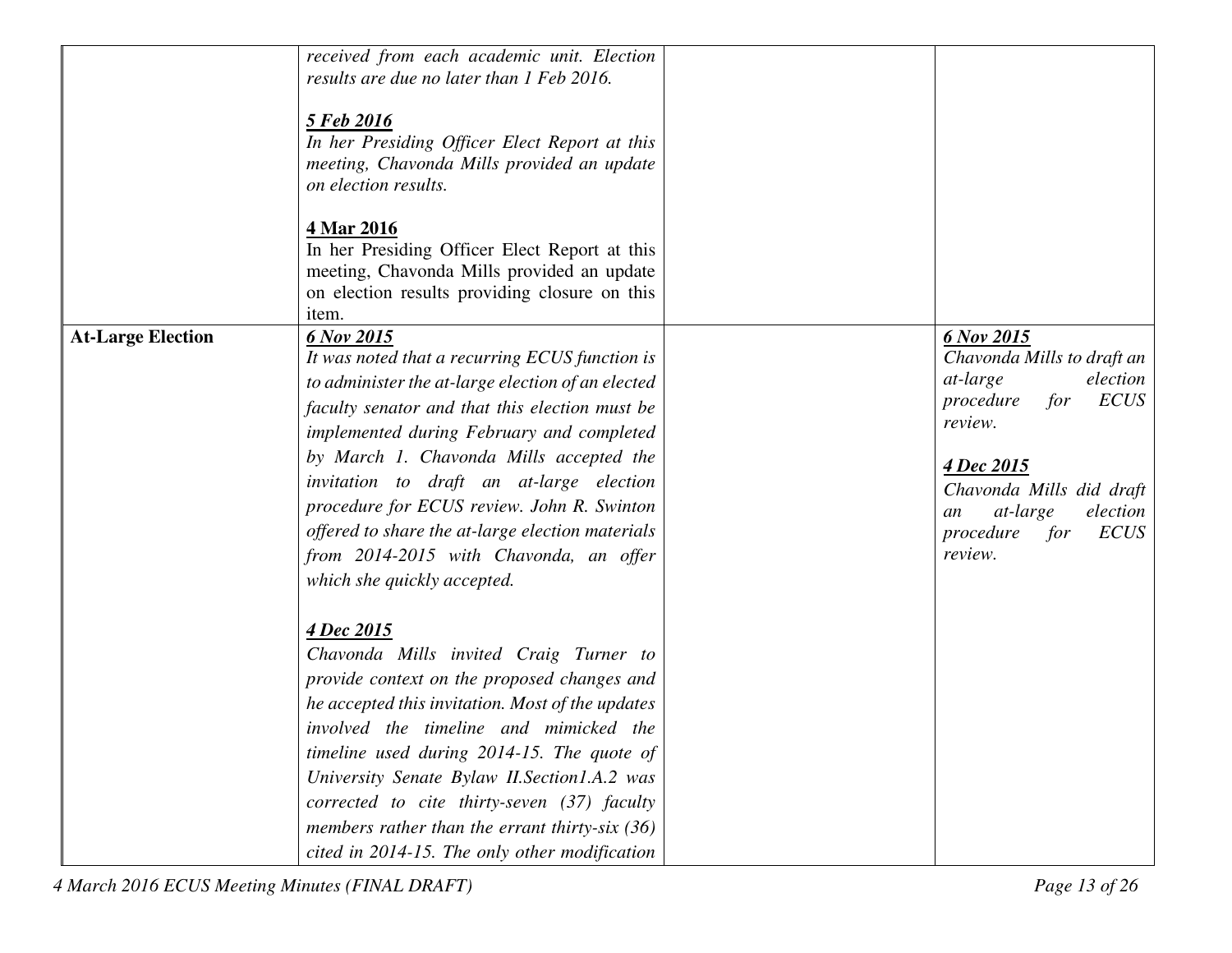|                                | was to reword a sentence referencing            |    |                                                |
|--------------------------------|-------------------------------------------------|----|------------------------------------------------|
|                                | apportionment and the corps of instruction list |    |                                                |
|                                | to cull the reference to the academic year and  |    |                                                |
|                                | refer to the most recent versions so that this  |    |                                                |
|                                | sentence would not require an annual update.    |    |                                                |
|                                | Historically the two main points of             |    |                                                |
|                                | conversation are the longstanding tie-breaker   |    |                                                |
|                                | procedure (dating back to 2005-2006) of a       |    |                                                |
|                                | blind draw and the even longer standing         |    |                                                |
|                                | replacement procedure (dating back to 2004-     |    |                                                |
|                                | 2005) of the Miss America Rule. The Miss        |    |                                                |
|                                | America Rule is where the first-runner up,      |    |                                                |
|                                | second runner up, etc. would be invited (in     |    |                                                |
|                                | order) to complete the term of service should   |    |                                                |
|                                | the elected at-large senator be unable to       |    |                                                |
|                                | complete the three year term of service.        |    |                                                |
|                                | Following this contextual presentation, the at- |    |                                                |
|                                | large procedure was adopted as presented.       |    |                                                |
|                                |                                                 |    |                                                |
|                                | 4 Mar 2016                                      |    |                                                |
|                                | In her Presiding Officer Elect Report at this   |    |                                                |
|                                | meeting, Chavonda Mills provided an update      |    |                                                |
|                                | on at-large election results providing closure  |    |                                                |
|                                | on this item.                                   |    |                                                |
| <b>Governance Calendar for</b> | 6 Nov 2015                                      | It | 6 Nov 2015                                     |
| 2016-2017                      | It was noted that a recurring ECUS function is  |    | Craig Turner, John R.<br>Swinton, and Chavonda |
|                                | to prepare a governance calendar (in this case  |    | Mills to ensure that a draft                   |
|                                | for 2016-2017) by April 1. Craig Turner, John   |    | of the 2016-17 governance                      |
|                                | R. Swinton and Chavonda Mills indicated their   |    | calendar is prepared for                       |
|                                | interest in assisting with the preparation of a |    | ECUS review.                                   |
|                                | draft of the 2016-2017 governance calendar      |    | 4 Dec 2015                                     |
|                                | for ECUS review.                                |    | John R. Swinton to ensure                      |
|                                |                                                 |    | that this matter receives                      |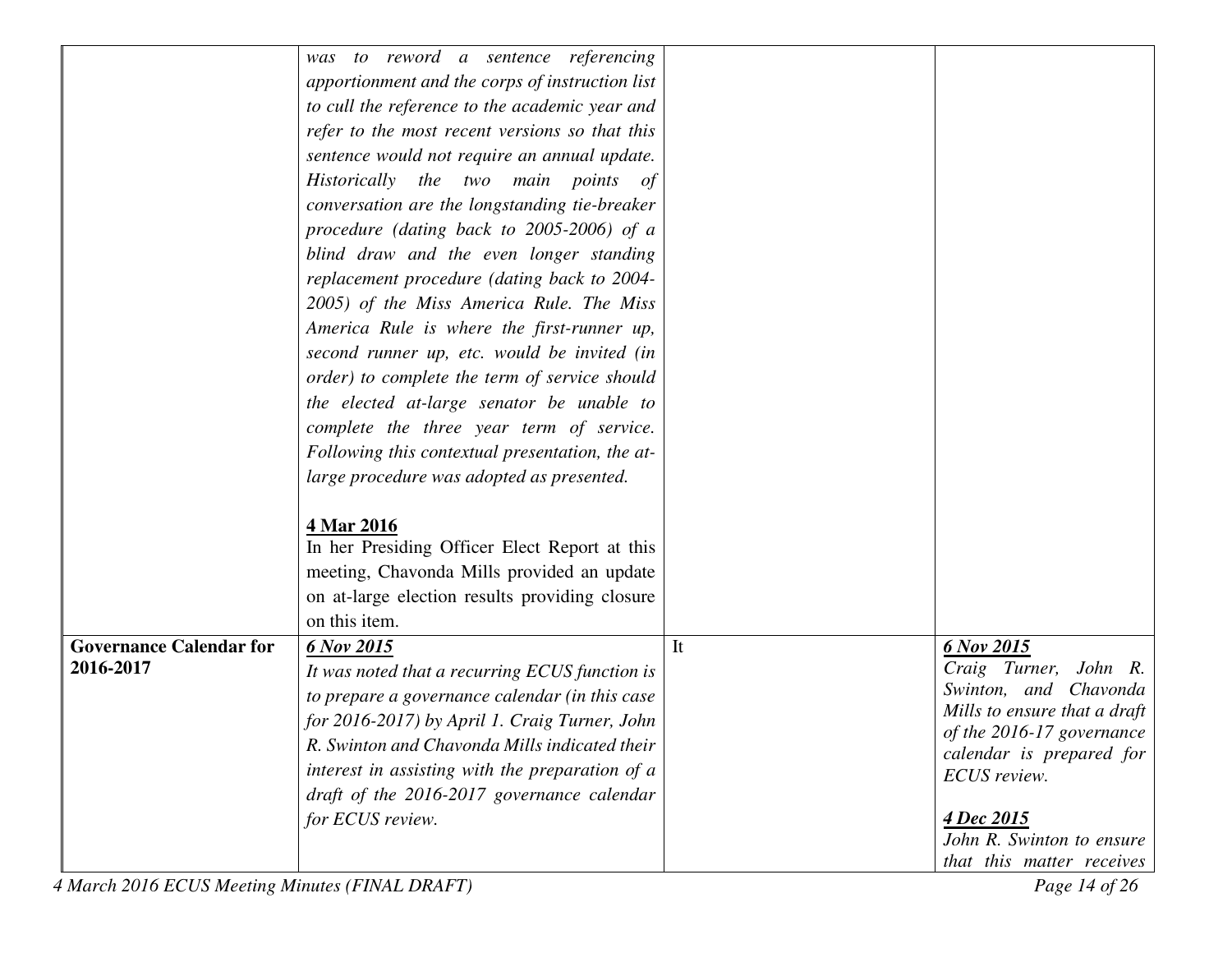| 4 Dec 2015                                       | consideration at a future |
|--------------------------------------------------|---------------------------|
| Concerns regarding the Governance Calendar       | ECUS and/or ECUS-SCC      |
| were raised from the floor during the 20 Nov     | meeting.                  |
| 2015 meeting of the university senate. The       |                           |
| interested reader is directed to those minutes   |                           |
| for details. At the conclusion of this open      |                           |
| discussion at the 20 Nov 2015 university senate  |                           |
| meeting, John R. Swinton had promised to         |                           |
| ensure that the university senate has an         |                           |
| opportunity during the spring 2016 semester to   |                           |
| review and offer feedback on the draft           |                           |
| governance calendar for 2016-2017.               |                           |
|                                                  |                           |
| ECUS deliberation on this topic was to           |                           |
| consider the timeline for the development of the |                           |
| 2016-2017 governance calendar to ensure time     |                           |
| for university senate review. The university     |                           |
| senate bylaws call for a 1 April completion      |                           |
| date. It was agreed that the governance          |                           |
| calendar drafting committee (John R. Swinton,    |                           |
| Chavonda Mills, and Craig Turner) would          |                           |
| strive to complete a draft of the calendar to    |                           |
| allow the university senate time to review the   |                           |
| draft during at least one of its 22 Jan 2016 and |                           |
| 19 Feb 2016 meetings.                            |                           |
|                                                  |                           |
| During the conversation, there was a reminder    |                           |
| that the governance calendar was initially (in   |                           |
| 2005-2006) a meeting priority calendar and       |                           |
| claimed to indicate the meeting which would      |                           |
| have priority for a common meeting time. At      |                           |
| some point (specifically 2006-2007) the          |                           |
| calendar was streamlined to include only         |                           |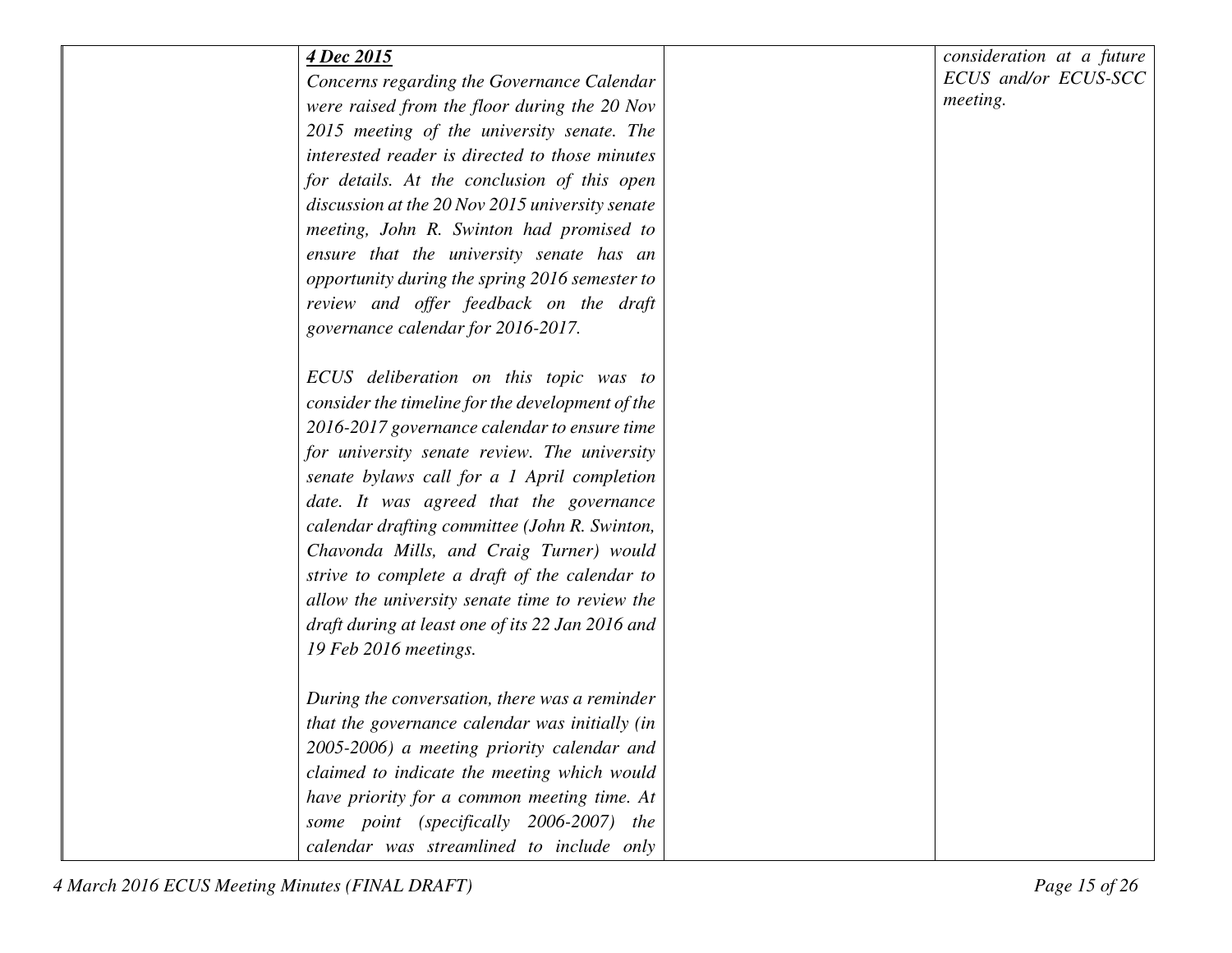| governance (department, college, college            |  |
|-----------------------------------------------------|--|
| committee, university senate, and university        |  |
| senate committee) meetings and became known         |  |
| at the governance calendar. There was an            |  |
| agreement to consider returning to the meeting      |  |
| priority calendar nomenclature at a future          |  |
| meeting of the Executive Committee.                 |  |
|                                                     |  |
| A question from the floor - What is the action      |  |
| the University Senate would take on the             |  |
| calendar? - stimulated further deliberation.        |  |
| The possibilities for university senate action      |  |
| that were offered for consideration included        |  |
| $(1)$ to review and advise the governance           |  |
| calendar development committee (2) to               |  |
| endorse the governance calendar as a                |  |
| resolution $(3)$ to formalize the governance        |  |
| calendar as a motion. While no formal vote was      |  |
| taken, the option that garnered the most vocal      |  |
| support was option (2) endorsing the                |  |
| governance calendar as a resolution. It was         |  |
| agreed to continue the consideration of this        |  |
| matter at a future meeting of the Executive         |  |
| Committee.                                          |  |
|                                                     |  |
| 5 Feb 2016                                          |  |
| John R. Swinton requested and received              |  |
| permission from those present at this meeting       |  |
| <b>DRAFT</b><br>2016-2017<br>circulate<br>the<br>to |  |
| Governance Calendar to the members of the           |  |
| university senate and invite them to review the     |  |
| draft and offer feedback. Note: During the          |  |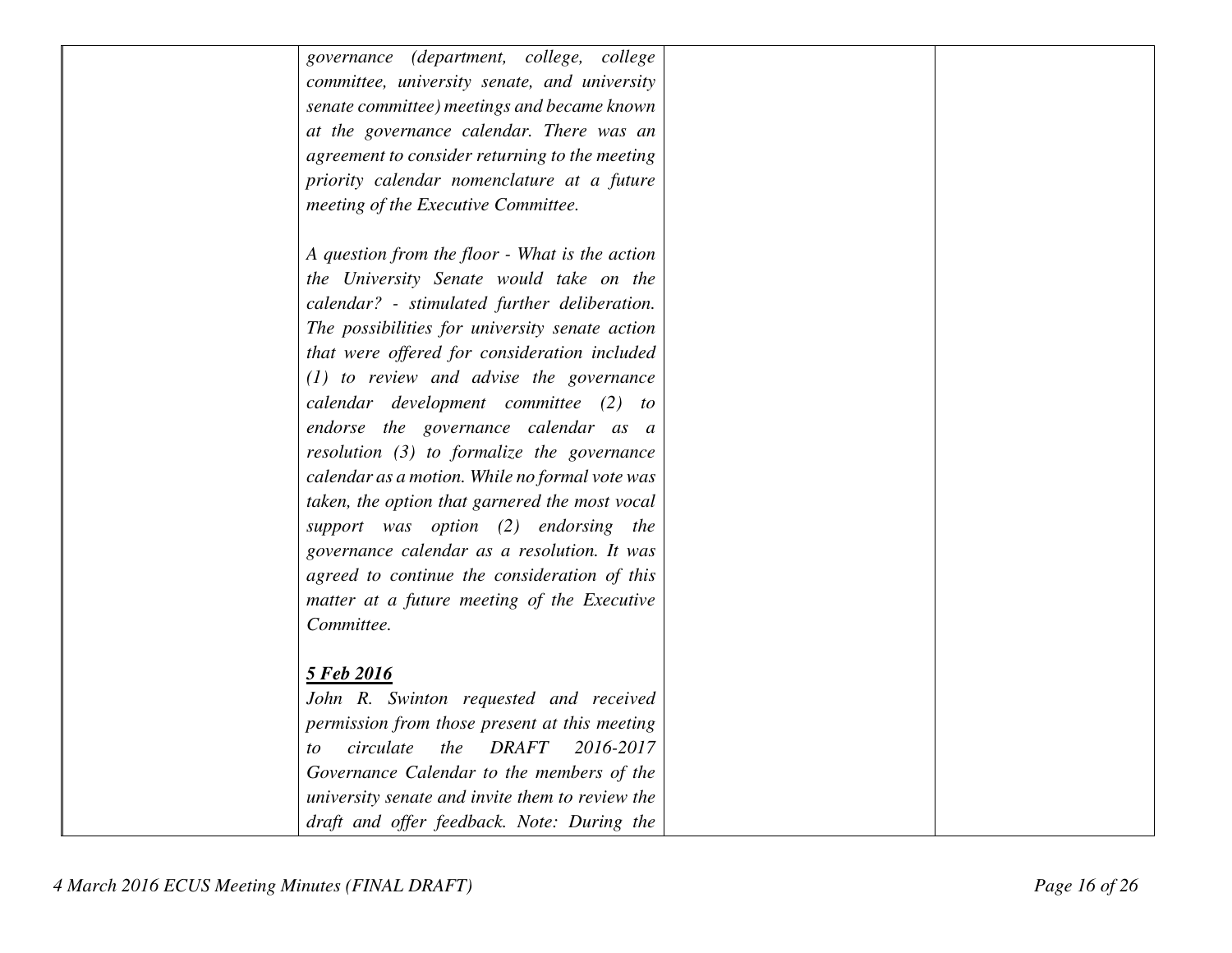|                             | preparation of these minutes, this email was      |  |
|-----------------------------|---------------------------------------------------|--|
|                             | sent.                                             |  |
|                             |                                                   |  |
|                             |                                                   |  |
|                             | 4 Mar 2016                                        |  |
|                             | ECUS approved routing the governance              |  |
|                             | calendar to the university<br>senate<br>for       |  |
|                             | endorsement at the upcoming (18 Mar 2016)         |  |
|                             | meeting of the university senate.                 |  |
|                             |                                                   |  |
| <b>Campus Carry</b>         | 5 Feb 2016                                        |  |
|                             | John R. Swinton had received an email inquiry     |  |
| <b>Craig Turner (Feb)</b>   | asking what action the university senate is       |  |
| <b>Chavonda Mills (Mar)</b> |                                                   |  |
|                             | taking with respect to this matter. This email    |  |
|                             | inquiry triggered the inclusion of this matter as |  |
|                             | an agenda item for this ECUS meeting. John R.     |  |
|                             | Swinton invited Craig Turner to provide           |  |
|                             | contextual information on the current proposal    |  |
|                             | under consideration in the Georgia                |  |
|                             | Legislature.                                      |  |
|                             | One supporting document circulated with this      |  |
|                             | meeting's tentative agenda was relevant to. HB    |  |
|                             | 859, a house bill under consideration in the      |  |
|                             | Georgia Legislature. This bill proposes the       |  |
|                             | following.                                        |  |
|                             | To amend Part 3 of Article 4 of Chapter 11 of     |  |
|                             | Title 16 of the Official Code of Georgia          |  |
|                             | Annotated, relating to carrying and               |  |
|                             | possession of firearms, so as to authorize the    |  |
|                             | carrying and possession of certain weapons        |  |
|                             | by weapons carry license holders in or on         |  |
|                             | certain buildings or real property owned by       |  |
|                             | or leased to public institutions of               |  |
|                             | postsecondary education; to provide for           |  |
|                             | related matters; to repeal conflicting laws;      |  |
|                             | and for other purposes.                           |  |
|                             | BE IT ENACTED BY THE GENERAL                      |  |
|                             | <b>ASSEMBLY OF GEORGIA:</b><br><b>SECTION 1.</b>  |  |
|                             |                                                   |  |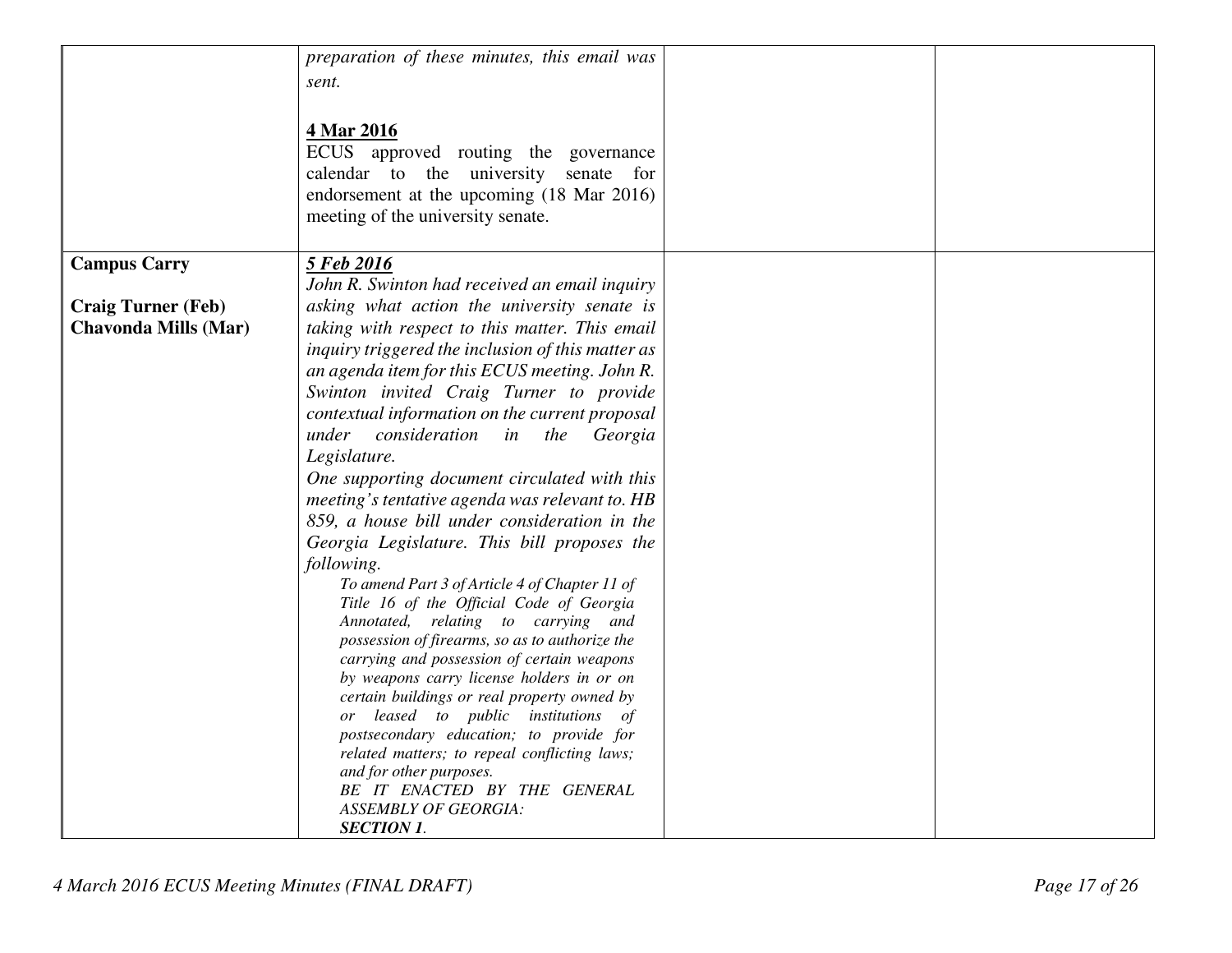| Part 3 of Article 4 of Chapter 11 of Title 16                                               |  |
|---------------------------------------------------------------------------------------------|--|
| of the Official Code of Georgia Annotated,                                                  |  |
| relating to carrying and possession of                                                      |  |
| firearms, is amended in subsection $(c)$ of                                                 |  |
| Code Section 16-11-127.1, relating to                                                       |  |
| carrying weapons within school safety zones,                                                |  |
| at school functions, or on a bus or other                                                   |  |
| transportation furnished by a school, by                                                    |  |
| deleting "or" at the end of paragraph $(17)$ , by                                           |  |
| replacing the period with "; or" at the end of                                              |  |
| paragraph (18), and by adding a new                                                         |  |
| paragraph to read as follows:                                                               |  |
| $(19)$ Any license holder when he or she is in                                              |  |
| or on any building or real property owned by                                                |  |
| or leased to any public technical school,                                                   |  |
| vocational school, college, university, or                                                  |  |
| other institution of postsecondary education;                                               |  |
| provided, however, that such exception shall                                                |  |
| not apply to buildings or property used for<br>athletic sporting events or student housing, |  |
| including, but not limited to, fraternity and                                               |  |
| sorority houses; and provided, further, that                                                |  |
| such exception shall only apply to the                                                      |  |
| carrying of weapons which are licensed                                                      |  |
| pursuant to Code Section 16-11-129."                                                        |  |
| <b>SECTION 2.</b>                                                                           |  |
| All laws and parts of laws in conflict with this                                            |  |
| Act are repealed.                                                                           |  |
| Bills of this type are referenced as Campus                                                 |  |
| Carry in the media. This bill offers a $19^{th}$                                            |  |
| exception to the current Georgia code (state                                                |  |
| law). As examples, other exceptions include                                                 |  |
| allowances for $(1)$ school officials (principals)                                          |  |
| to authorize with respect to their own schools                                              |  |
| the use of a weapon which would otherwise be                                                |  |
|                                                                                             |  |
| prohibited by Georgia code<br>(2)<br>law                                                    |  |
| enforcement personnel in exercising their                                                   |  |
| duties. Craig Turner indicated that he had a                                                |  |
| conversation with President Dorman (prior to                                                |  |
| this meeting) regarding this matter. Following                                              |  |
| that conversation (and prior to this meeting),                                              |  |
| President Dorman communicated with USG                                                      |  |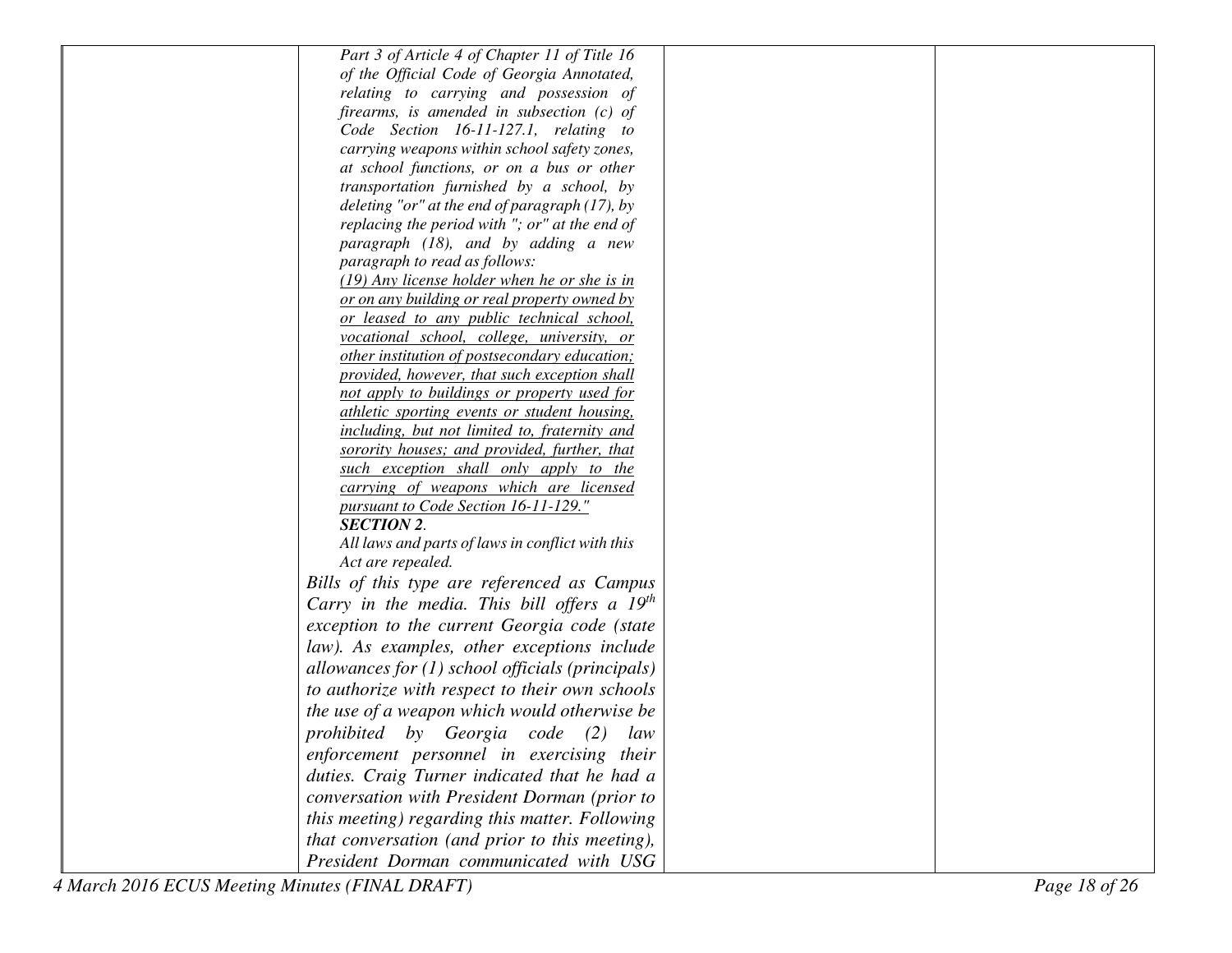|                                 | leadership including the Chancellor and          |  |
|---------------------------------|--------------------------------------------------|--|
|                                 | indicated that within the next week, guidance    |  |
|                                 | from the USG leadership is anticipated. Craig    |  |
|                                 | Turner also noted that the faculty governance    |  |
|                                 | body of Augusta University (formerly Georgia     |  |
|                                 | Regents University) recently passed a            |  |
|                                 | resolution pertaining to this proposed           |  |
|                                 | legislation. There was general consensus to      |  |
|                                 | inform university senate activity on this matter |  |
|                                 | with the guidance anticipated from the USG       |  |
|                                 | leadership. There was also an observation        |  |
|                                 | offered from the floor that university employees |  |
|                                 | are of course free to contact their legislative  |  |
|                                 | representatives and express their opinions on    |  |
|                                 | this matter as Georgia citizens.                 |  |
|                                 |                                                  |  |
|                                 | 4 Mar 2016                                       |  |
|                                 | ECUS reviewed the campus carry                   |  |
|                                 | opposition resolution drafted by the             |  |
|                                 | faculty governance body at Valdosta              |  |
|                                 | State University and agreed that                 |  |
|                                 | Chancellor Huckaby's recent statement            |  |
|                                 | in opposition to the campus carry bill           |  |
|                                 | was sufficient in relaying faculty               |  |
|                                 | concerns on the bill. Thus, there is no          |  |
|                                 | need for the university senate to draft a        |  |
|                                 | resolution on the matter. Employees are          |  |
|                                 | reminded of the opportunity they have            |  |
|                                 | to communicate with their legislative            |  |
|                                 | representatives as citizens.                     |  |
| <b>VII. New Business</b>        |                                                  |  |
| Actions/Recommendations         |                                                  |  |
| <b>Implementation of</b>        | Craig Turner graciously volunteered to ensure    |  |
| <b>Recently Adopted Motions</b> | proper implementation of the following           |  |
| <b>Sponsored by ECUS</b>        | motions (sponsored by ECUS), each of which       |  |
|                                 | has been recommended for approval to the         |  |
|                                 | university president by the university senate    |  |
|                                 | and approved by President Dorman.                |  |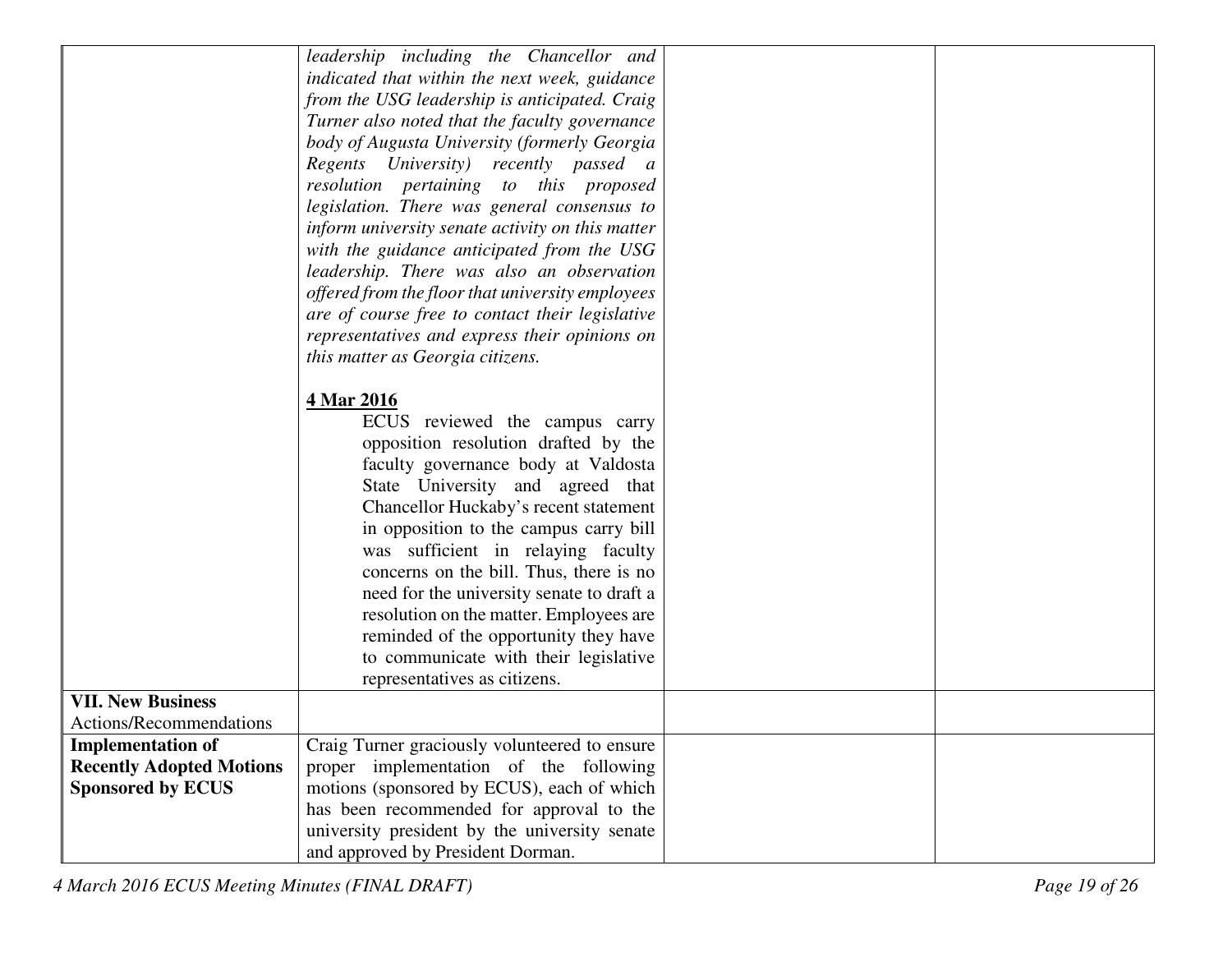|                                  | 1. 1516.EC.001.O-Adopt the governance            |  |
|----------------------------------|--------------------------------------------------|--|
|                                  | history as an official university senate         |  |
|                                  | document                                         |  |
|                                  |                                                  |  |
|                                  | 2. 1516.EC.002.O-Adopt<br>the<br>university      |  |
|                                  | senator handbook as official university          |  |
|                                  | senate document                                  |  |
|                                  | 3. 1516.EC.003.O-Bylaws<br>Amendment:            |  |
|                                  | <b>ScoN Composition</b>                          |  |
|                                  | 4. 1516.EC.004.O-Bylaws<br>Amendment:            |  |
|                                  | <b>Eligibility of Elected Faculty Senators</b>   |  |
|                                  |                                                  |  |
| <b>Student Opinion Survey</b>    | Craig Turner provided historical background      |  |
| <b>Policy</b>                    | on the development of the Student Opinion        |  |
|                                  | Survey policy and why it is necessary to update  |  |
| <b>Craig Turner</b>              | the email notifications related to the           |  |
|                                  | implementation of the policy due to changes in   |  |
|                                  | electronic systems (UNIFY). It was noted that    |  |
|                                  | since electronic system changes may occur        |  |
|                                  | regularly, it will be best to cull these         |  |
|                                  | notifications out of the policy and create two   |  |
|                                  | separate documents, one with the policy and      |  |
|                                  | another with the notifications (directions for   |  |
|                                  | access). Craig Turner graciously agreed to       |  |
|                                  | revise the policy to be presented as a motion at |  |
|                                  | the upcoming (18 Mar 2016) senate meeting.       |  |
| <b>Priority Registration for</b> | Provost Brown presented a proposal to grant      |  |
| <b>Veterans</b>                  | priority registration to veterans and requested  |  |
|                                  | ECUS to approve the request. Following           |  |
| <b>Provost Brown</b>             | discussion, ECUS agreed that the most            |  |
|                                  | appropriate body to consider this request is the |  |
|                                  | Priority Registration Task Force<br>and          |  |
|                                  | recommended that Provost Brown request that      |  |
|                                  | task force to review the request.                |  |
| <b>Provost's Memo</b>            | Provost Brown shared a memo she drafted and      |  |
|                                  | distributed to the college deans and library     |  |
| <b>Provost Brown</b>             | director addressing process and procedures on    |  |
|                                  | hiring department chairs, probationary credit    |  |
|                                  | when hiring faculty, online teaching, faculty    |  |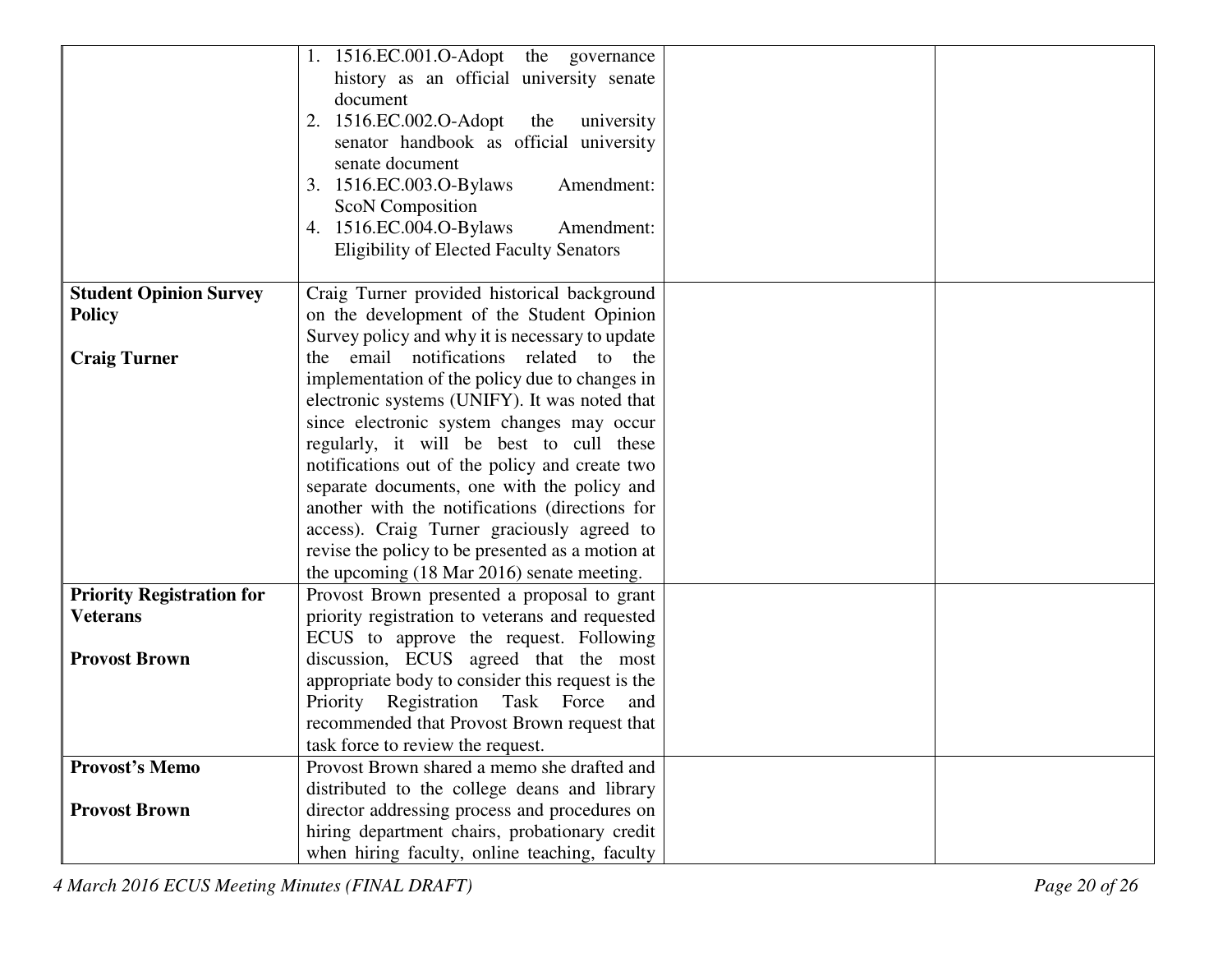| search ads, terminal degrees, new faculty hires |  |
|-------------------------------------------------|--|
| without terminal degree at hire, faculty        |  |
| positions staff positions, and new faculty      |  |
| orientation. This memo is attached to these     |  |
| minutes as a supporting document. The           |  |
| following were the conversation points during   |  |
| the interactive presentation of this memo       |  |
| arranged by topic. Provost Brown indicated      |  |
| that the best practices articulated in the memo |  |
| are intended for the future and will not be     |  |
| applied to any current employee.                |  |
| 1. Department Chairs                            |  |
| a. For the issue of all chair positions         |  |
| requiring a national search. While in           |  |
| some cases – particularly for high-             |  |
| profile departments $-$ a national search       |  |
| may be advisable, it has been my                |  |
| experience that some departments                |  |
| function very well when the chair is            |  |
| selected from among the active faculty          |  |
| members in the department. I have a             |  |
| philosophical preference for everyone           |  |
| in a department assuming that they are          |  |
| responsible in part for their own               |  |
| governance and may be called upon to            |  |
| lead at some point. In fact, to go one          |  |
| step further, it might be healthy in some       |  |
| cases that the chair's position rotate on       |  |
| regular schedule through<br>a<br>a              |  |
| department. In cases of departments             |  |
| that are not functioning well either due        |  |
| to internal strife or a lack of leadership      |  |
| an external chair is probably advisable.        |  |
| My opinion is that it should be a Dean's        |  |
| call as to whether or not a department is       |  |
| functioning well enough that it can be          |  |
| trusted to select its leadership from           |  |
| within.                                         |  |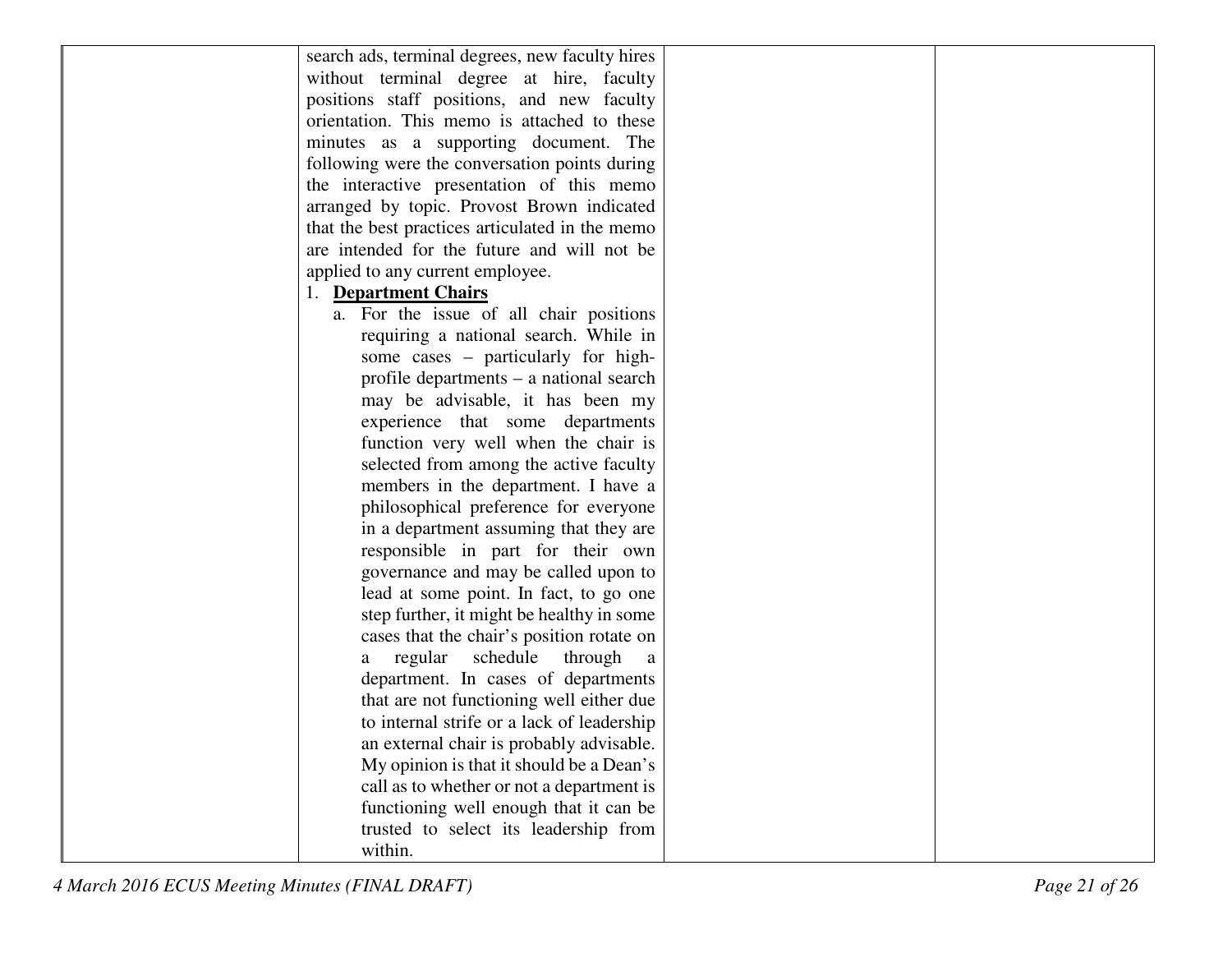|    | While I respect the position of<br>$\mathbf{b}$ .            |
|----|--------------------------------------------------------------|
|    | promoting a rotating chair, I have been                      |
|    | witness to a bad implementation of this                      |
|    | practice wherein all faculty in a                            |
|    | department were to serve as chair in                         |
|    | alphabetical order by surname. This did                      |
|    | not work well in that department.                            |
|    | This statement is setting a best practice.<br>$\mathbf{c}$ . |
|    | In particular, tenure and full professor                     |
|    | rank at appointment for a department                         |
|    | chair is mainstream best practice.                           |
|    | Having tenure is important when                              |
|    | making tough decisions. Department                           |
|    | Chairs should not be subject to review                       |
|    | (for tenure or promotion) by the faculty                     |
|    | they supervise.                                              |
|    | d. Going forward, it is important to have                    |
|    | clarity in an administrative contracts                       |
|    | with the inclusion of a step down                            |
|    | provision. This provision indicates the                      |
|    | administrative stipend and the salary                        |
|    | that would be applied if<br>the                              |
|    | administrator stepped down into the                          |
|    | faculty and resigned the administrative                      |
|    | responsibilities to a successor.                             |
| 2. | <b>Probationary Credit</b>                                   |
|    | a. Important to formalize in writing and                     |
|    | document this clearly at the time of                         |
|    | appointment.                                                 |
| 3. | <b>Online Teaching</b>                                       |
|    | a. None                                                      |
|    | <b>Faculty Search Ads</b>                                    |
|    | a. This statement is to promote clarity in                   |
|    | expectations and is indeed mission                           |
|    | appropriate.                                                 |
| 5. | <b>Terminal Degrees</b>                                      |
|    | a. Regarding the requirement that all new                    |
|    | faculty positions be filled with people                      |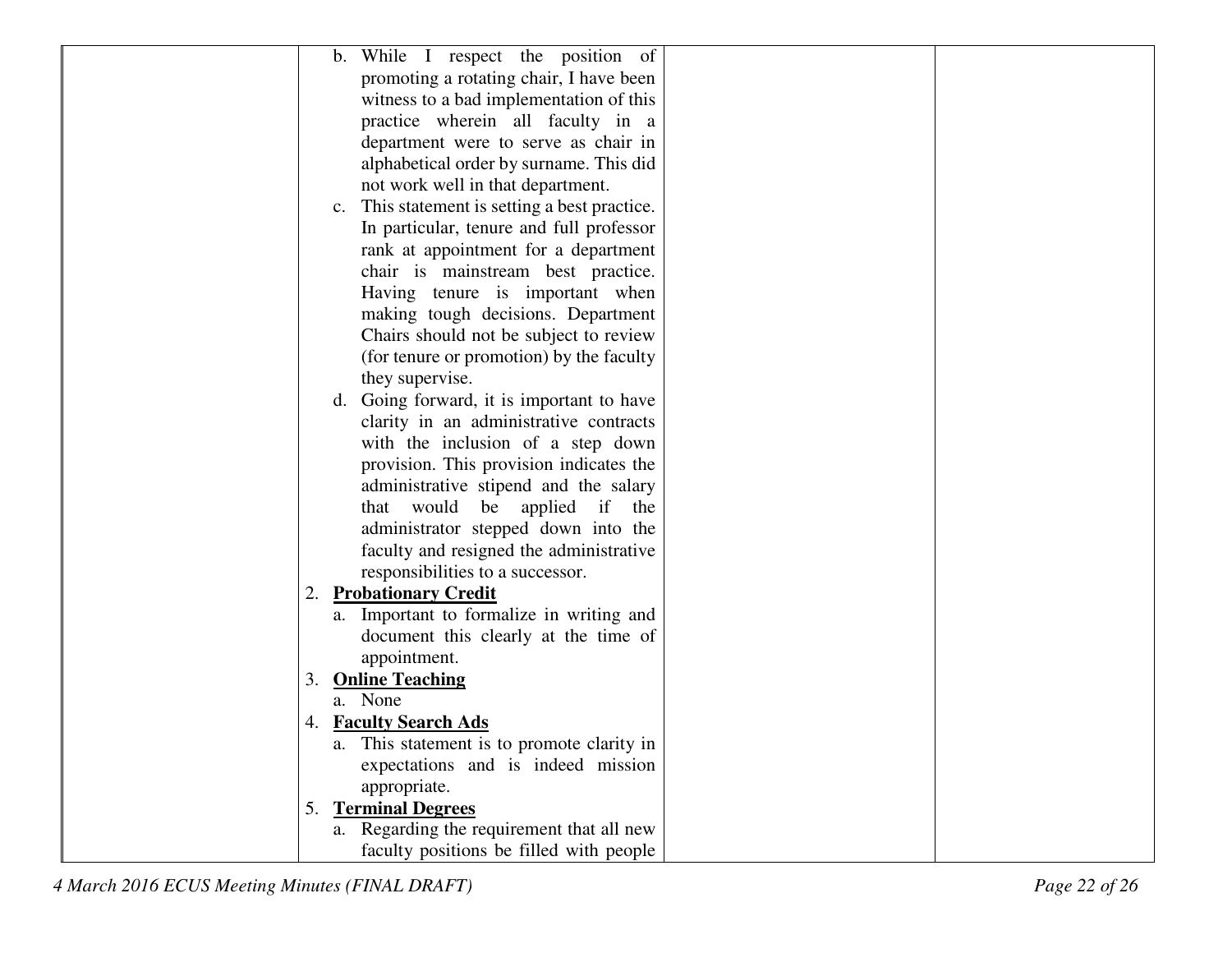| with terminal degrees. In an ideal              |
|-------------------------------------------------|
| world, all of our students would be             |
| taught by people with terminal degrees          |
| in their field. In many disciplines,            |
|                                                 |
| however, the introductory levels can be         |
| taught more than adequately by a                |
| dedicated lecturer with a Master's              |
| degree (in disciplines where the PhD is         |
| the<br>terminal degree). And the                |
| practicality of filling every position          |
| with people who have earned a terminal          |
| degree can create serious constraints.          |
| One constraint is the hiring of new             |
| faculty with spouses in academia.               |
| Given<br>the<br>limited<br>number<br>of         |
| professional opportunities in<br>our            |
| geographical area, having a policy that         |
| precludes the hiring of spouses without         |
| terminal degrees in lecturer roles could        |
| further complicate our efforts to bring         |
| the best possible people to our campus.         |
| Perhaps a policy where such hires are           |
| evaluated on a case-by-case basis               |
| would be more appropriate.                      |
| Hiring only faculty candidates with a<br>b.     |
| terminal degree is standard practice in         |
| Nursing.                                        |
| c. This can't be done in Accounting as we       |
| can't afford a terminal degree applicant        |
| in a lecturer slot.                             |
| <b>New Faculty Hires without Terminal</b><br>6. |
| <b>Degree at Hire</b>                           |
| Reduced faculty salary for faculty              |
| member without a terminal degree with           |
| promise to complete the terminal                |
| degree. This reduction can be prorated          |
| if the completion date occurs during the        |
| term of the contract.                           |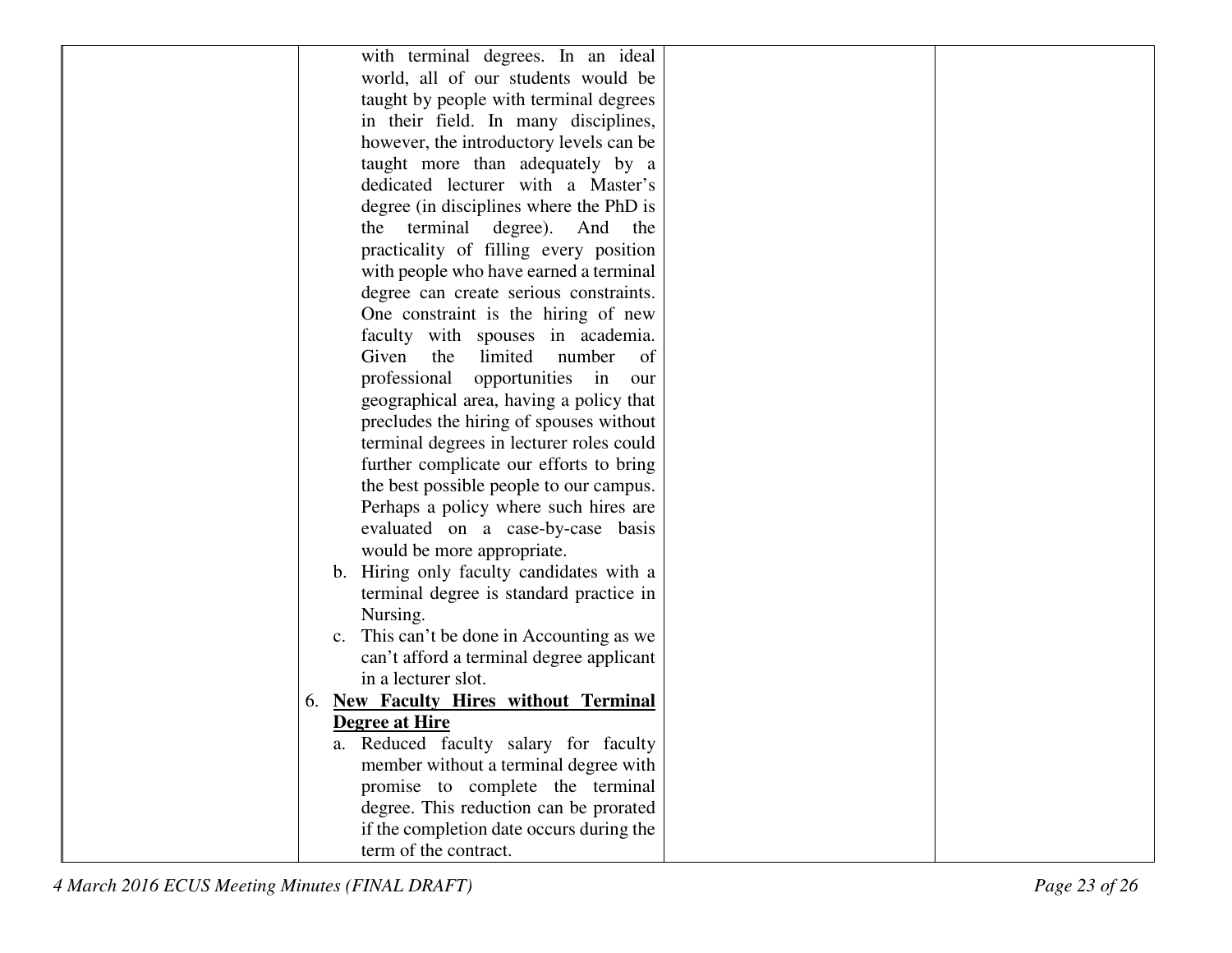|                               | 7.<br><b>Faculty Positions</b>                 |  |
|-------------------------------|------------------------------------------------|--|
|                               | a. This is a best practice. This will allow    |  |
|                               | review of a position that becomes              |  |
|                               | vacant (resignation or retirement or           |  |
|                               | dismissal) to ensure it still fits our         |  |
|                               | affords<br>mission.<br>This<br>also<br>the     |  |
|                               | consideraton of shifting the position to       |  |
|                               | other areas for which there are mission        |  |
|                               | critical needs.                                |  |
|                               | <b>Faculty/Staff Positions</b><br>8.           |  |
|                               | a. Pooling permanent lapses can fund new       |  |
|                               | positions.                                     |  |
|                               | 9. New Faculty Orientation                     |  |
|                               | a. None.                                       |  |
| <b>Procedures for</b>         | A motion to postpone adjournment and extend    |  |
| <b>Information Items that</b> | the meeting by up to ten minutes (allowing     |  |
| <b>Require Subsequent</b>     | adjournment as late as 3:25pm) was made,       |  |
| <b>Actions</b>                | seconded, and approved.                        |  |
|                               |                                                |  |
| <b>Chavonda Mills</b>         | Costas Spirou provided background on the       |  |
|                               | MMIS online program request that was not       |  |
|                               | properly routed through the university senate  |  |
|                               | due to an oversight by the standing committee  |  |
|                               | reviewing the request. It was noted that the   |  |
|                               | routing process not being followed was an      |  |
|                               | isolated event and, if standing committee      |  |
|                               | chairs follow the procedures already in place  |  |
|                               | for routing information items, such errors     |  |
|                               | won't occur. ECUS suggested no changes to      |  |
|                               | the current procedures for sharing information |  |
|                               | items. The only action will be to remind       |  |
|                               | standing committee chairs to include           |  |
|                               | information items in reports to university     |  |
|                               | senate.                                        |  |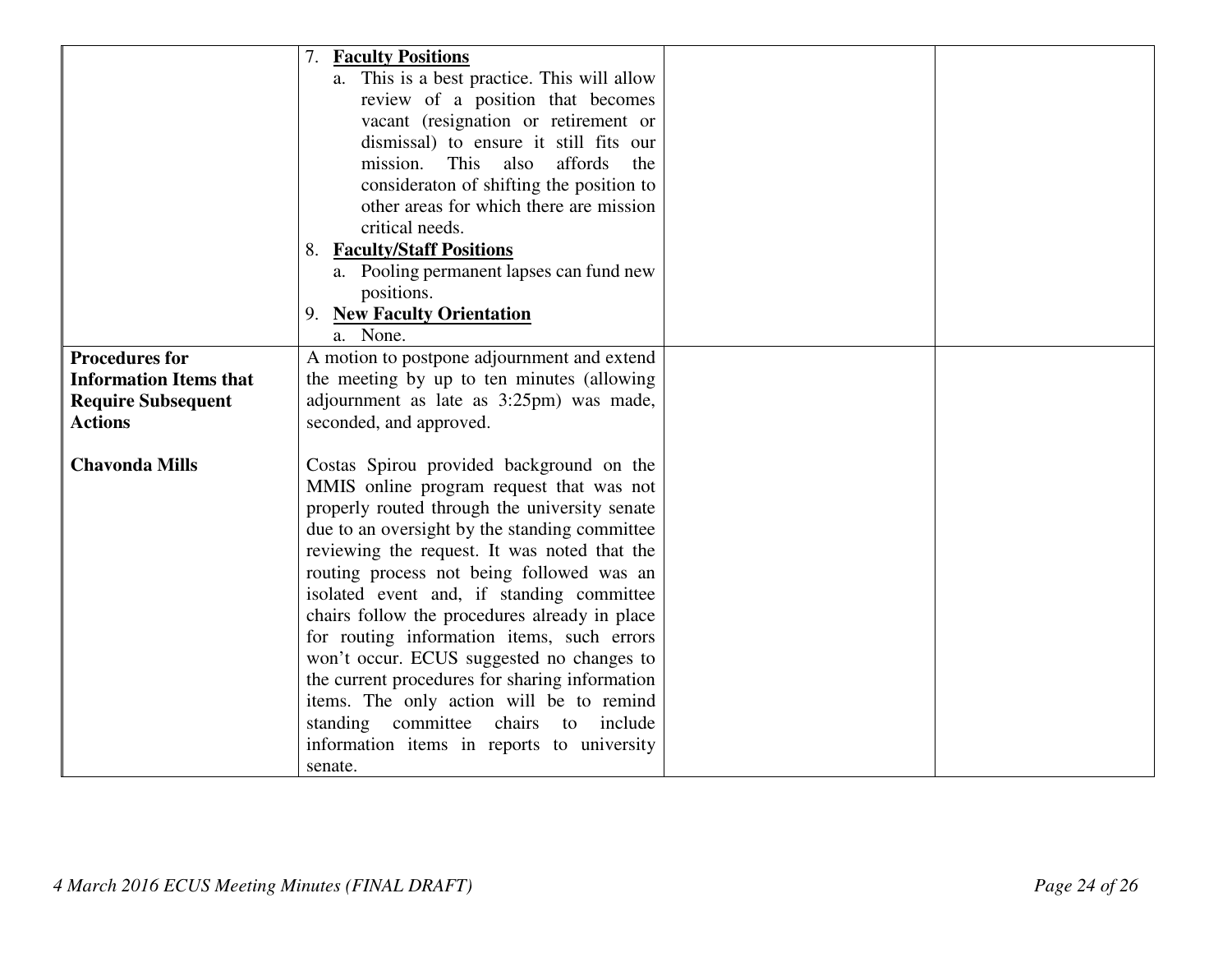| <b>VIII. Next Meeting</b> |                                                   |                                  |                              |
|---------------------------|---------------------------------------------------|----------------------------------|------------------------------|
| (Tentative Agenda,        |                                                   |                                  |                              |
| Calendar)                 |                                                   |                                  |                              |
| 1. Calendar               | 18 Mar 2016 @ 2:00pm Univ. Senate in A&S 2-72     |                                  |                              |
|                           | 1 Apr 2016 @ 2:00pm ECUS in 301 Parks             |                                  |                              |
|                           | 1 Apr 2016 @ 3:30pm ECUS-SCC in 301 Parks         |                                  |                              |
| 2. Tentative Agenda       | Some of the deliberation today may have           |                                  | John R. Swinton to ensure    |
|                           | generated tentative agenda items for future       |                                  | that such items (if any) are |
|                           | ECUS and ECUS-SCC meetings.                       |                                  | added to agendas of an       |
|                           |                                                   |                                  | ECUS and/or ECUS-SCC         |
|                           |                                                   |                                  | meeting in the future.       |
| IX. Adjournment           | As there was no further business to consider, a   | The motion to adjourn was        |                              |
|                           | <b>MOTION</b> to adjourn the meeting was made and | approved and the meeting         |                              |
|                           | seconded.                                         | adjourned at 3:25 pm (note the   |                              |
|                           |                                                   | motion to extend the meeting in  |                              |
|                           |                                                   | Procedures for Information Items |                              |
|                           |                                                   | that Require Subsequent Actions) |                              |

**Distribution:** 

First; To Committee Membership for Review

Second: Posted to the Minutes Website

**Approved by:**<br>Committee Chairperson (Including this Approval by chair at committee discretion)